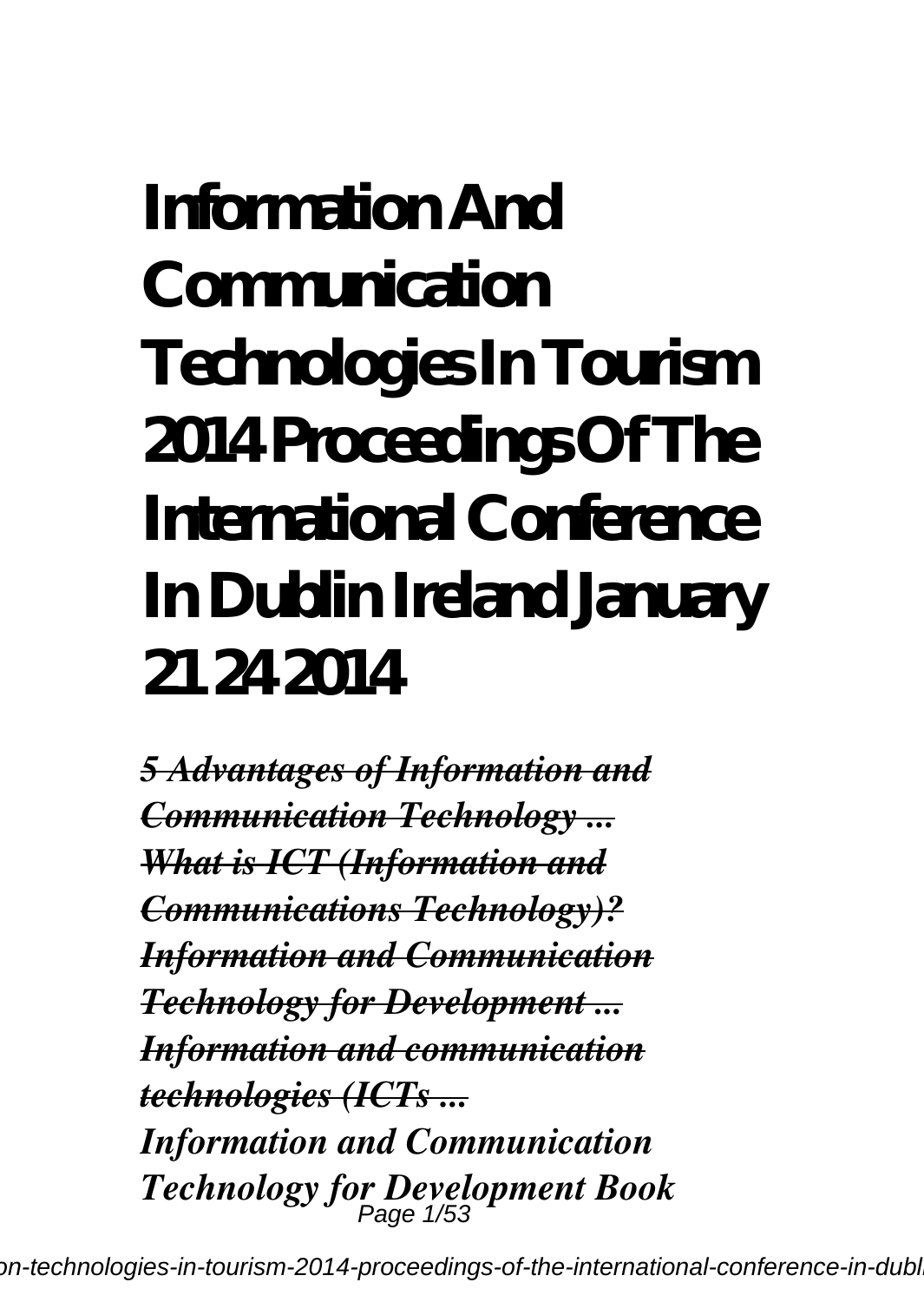*Launch: Information and Communication Technologies for Development Evaluation Information and communication Technology for education KITE VICTERS STD 08 Information and Communication Technology Class 14 (First Bell-??????? ?????) What is ICT (Information and Communications Technology)? Information and Communication Technology - ICT Sta Basics of information and communication technology DICT DEPARTMENT OF INFORMATION*

*AND COMMUNICATIONS TECHNOLOGY* 

*A/L Information And Communication Technology (2017 New Syllabus) Swithanage book - ExplainingICT in education in Hindi | Information and communication technology for education in Urdu The Impact of Information and* Page 2/53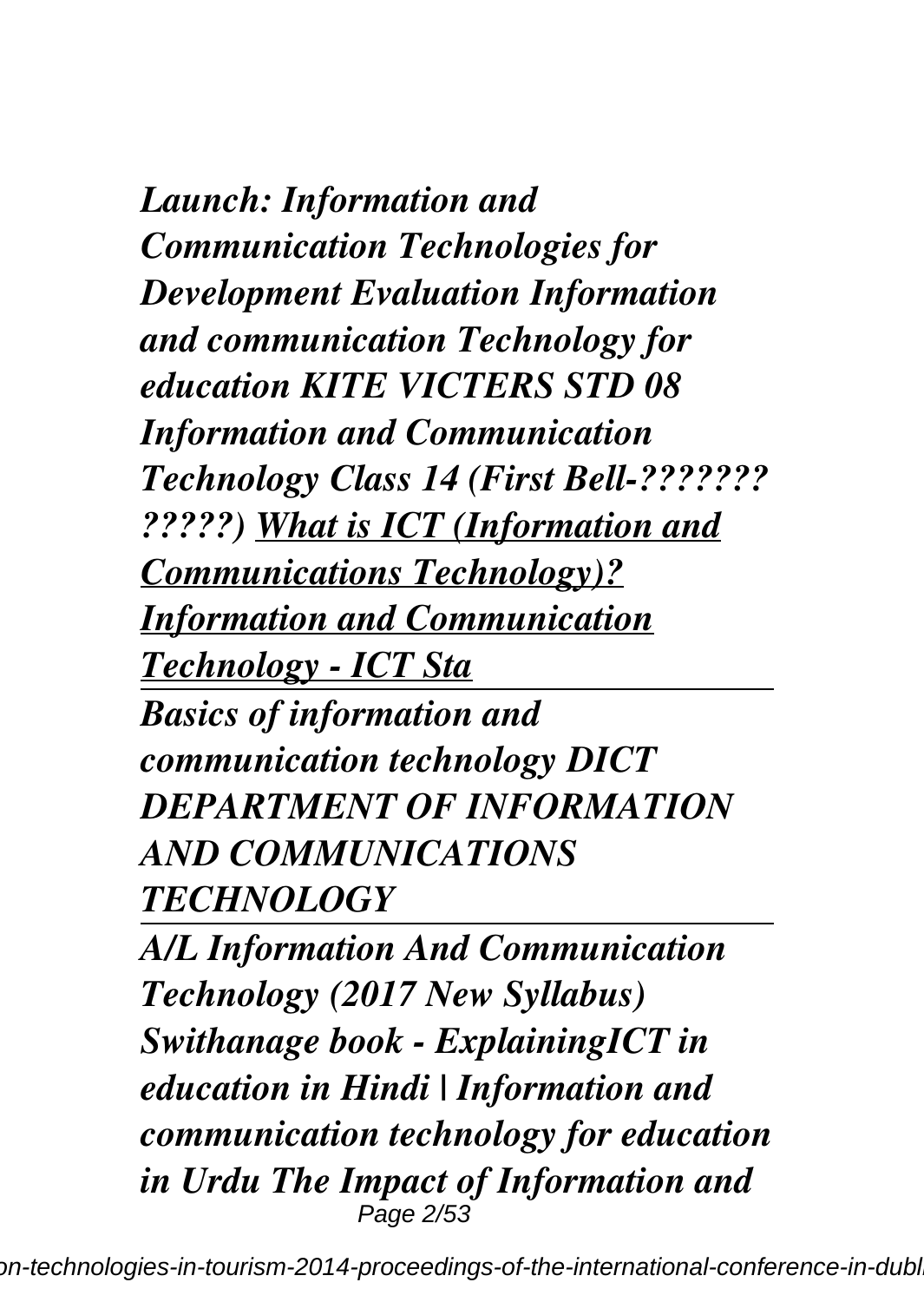*Communication Technologies On Our Lives (English) Input Output Devices | Information and Communication Technology | NTA-UGC NET Paper -1 Basic Skills for Computer Jobs - What you should know about IT Basics Past and Present | Technology Then and Now ICT in teaching and learning ICS Computer part 1- Ch 1- Information Technology - ICS/FSC Part 1 ICT 1st Class The Impact of Technology on Communication Lecture 1 | ICT (Information \u0026 Communication Technology) | UPSC ESE 20 GS Paper | CE, ME, EE and ECE What is ICT??? | Brief introduction IT \u0026 ICT introduction to ICT What is ICT ?//Information and Communication Technologies. Information and Communication Technology in Education \u0026 Sc. Communication Information and Communication* Page 3/53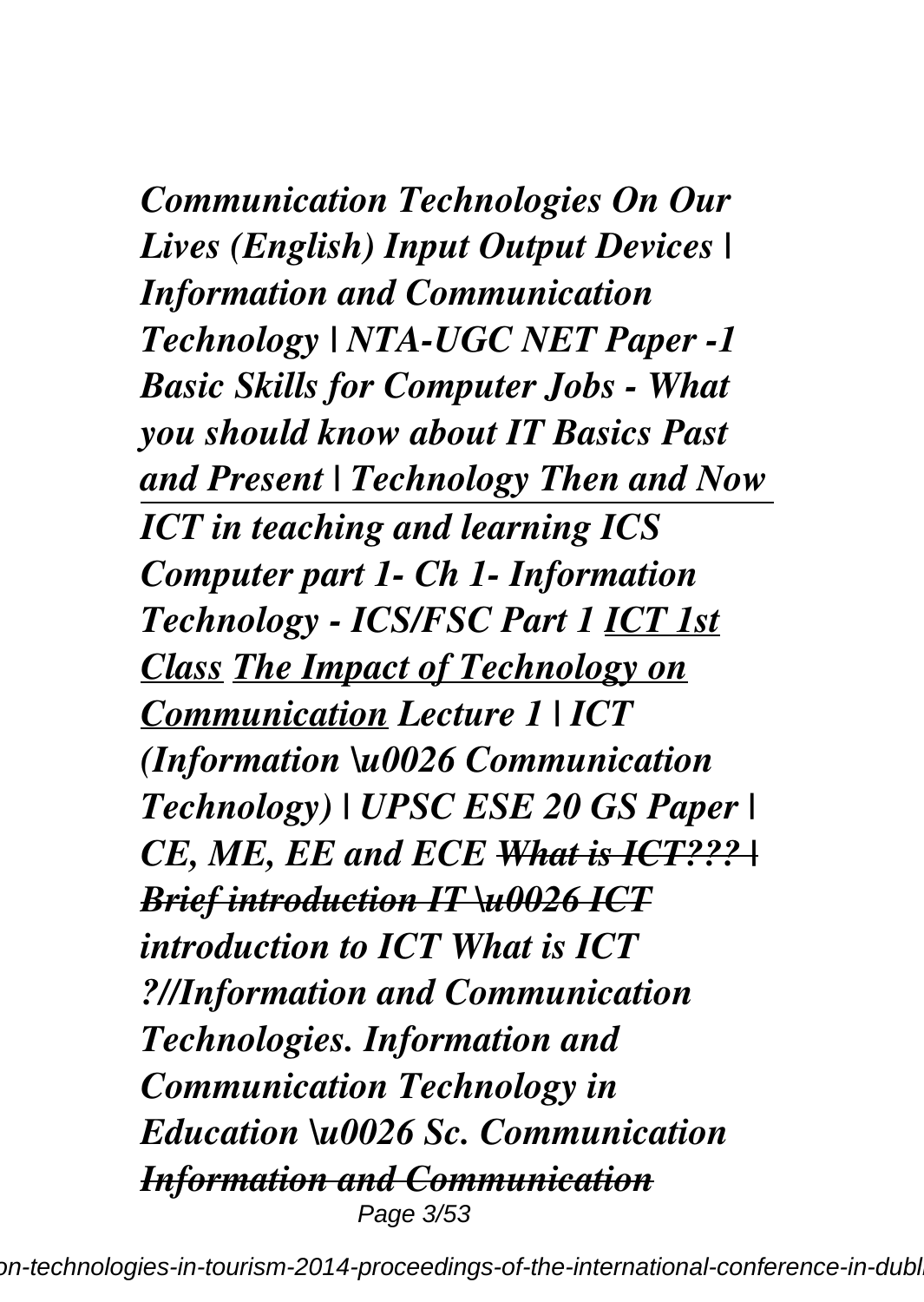*Technology: The Industrial Revolution That Wasn't What is ICT in Hindi? Information and Communication Technology explained in Urdu Management Control Systems and Tools for Internationalization Success ICT book reader app information and communication technology in education Important Questions for Fi ICT / information and communication technology important for all pedagogy subjects MCQ Information and communication Technology Solved Old Qurstion paper for SET/NTA NET. what is information and communication technology | what is ict | information technology management Information And Communication Technologies In ICT refers to technologies that provide access to information through telecommunications. It is similar to Information Technology (IT), but focuses* Page 4/53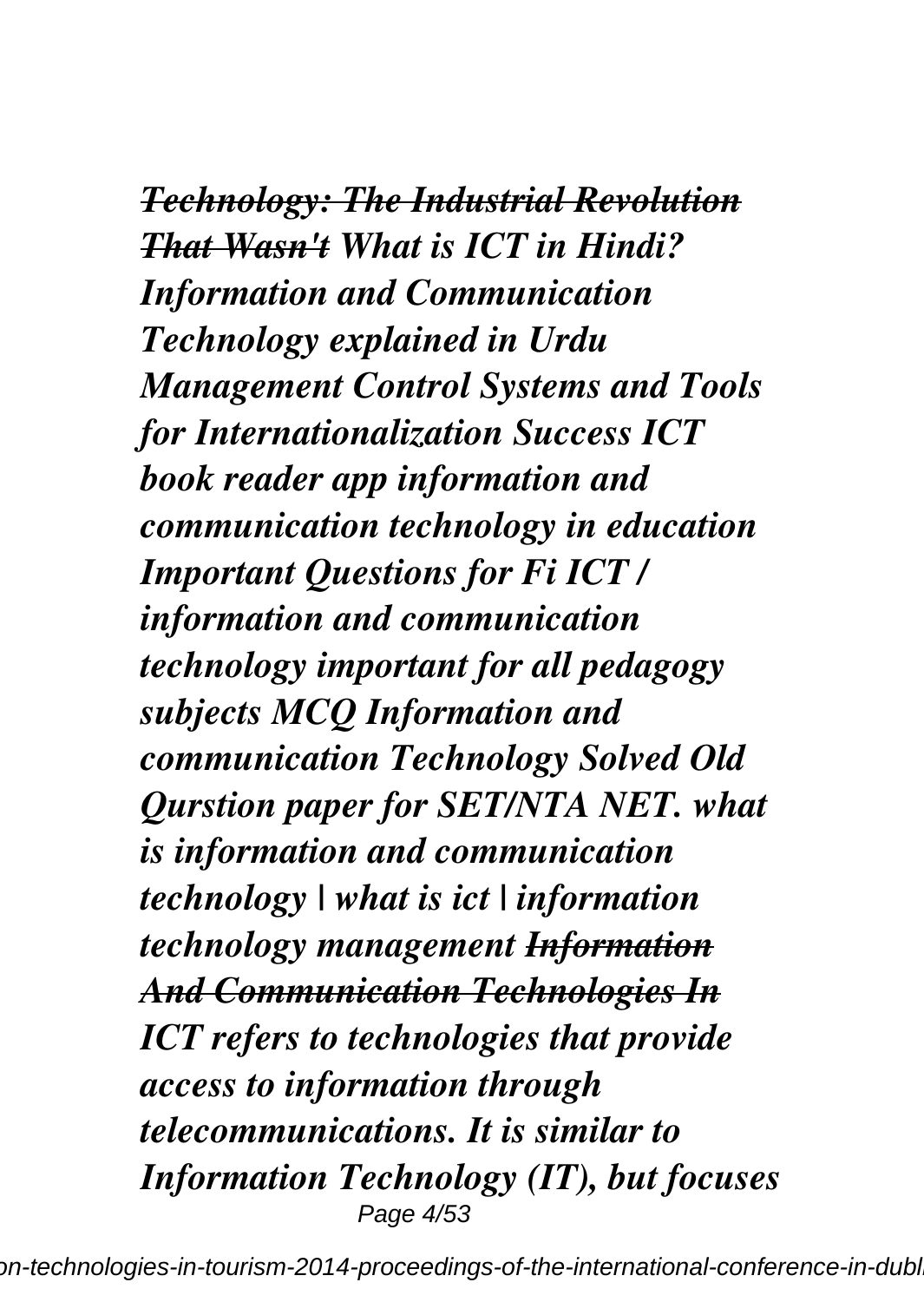*primarily on communication technologies. This includes the Internet, wireless networks, cell phones, and other communication mediums. In the past few decades, information and communication technologies have provided society with a vast array of new communication capabilities.*

*ICT (Information and Communication Technologies) Definition Information and Communication Technologies (ICTs) is a broader term for Information Technology (IT), which refers to all communication technologies, including the internet, wireless networks, cell phones, computers, software, middleware, video-conferencing, social networking, and other media applications and services enabling users to access, retrieve, store, transmit, and manipulate information in a digital form.* Page 5/53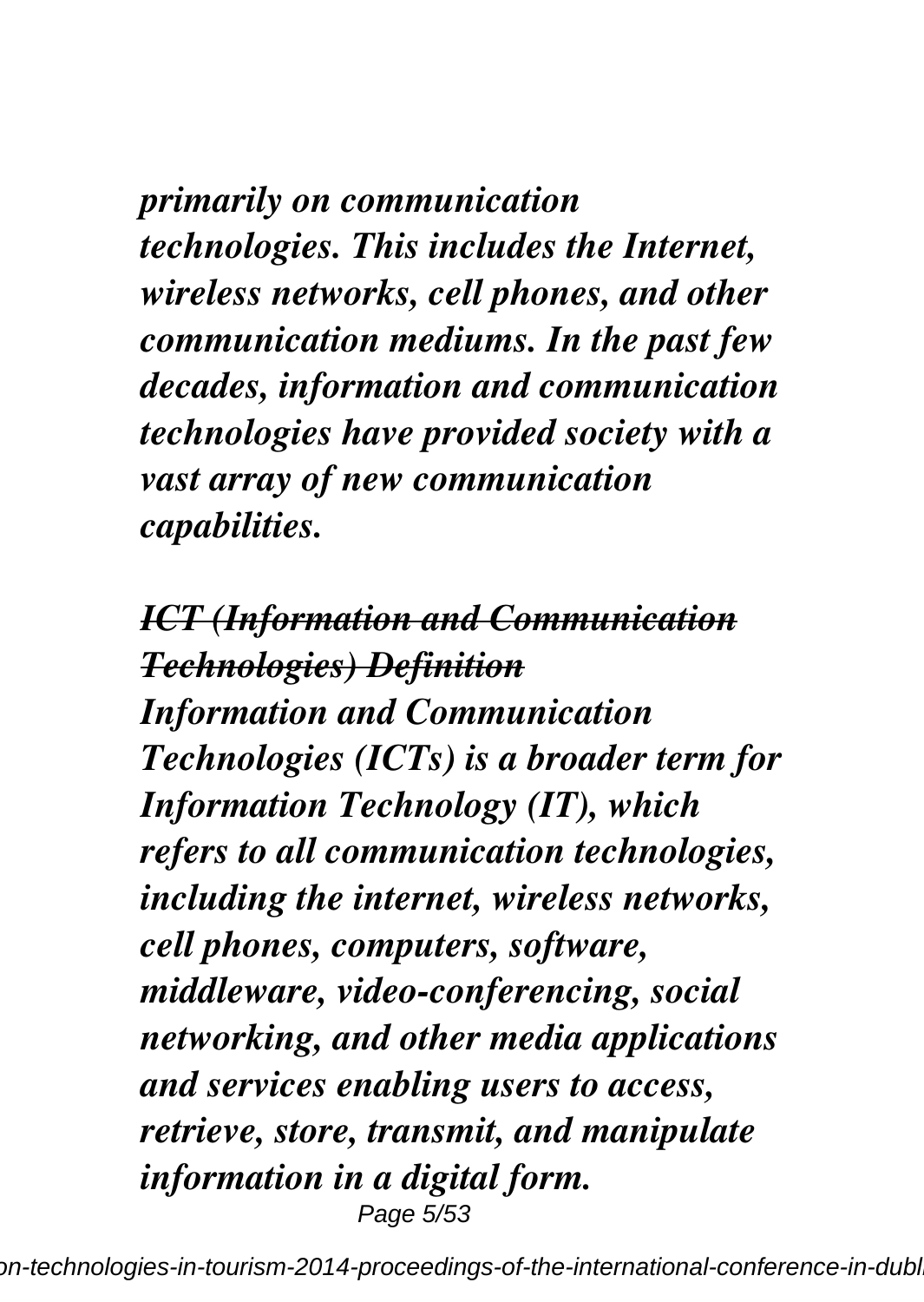*Information and Communication Technologies (ICT ...*

*Information and communication technologies (ICTs) There is growing global consensus that the Information and communication technologies (ICTs), and particularly Internet are providing a new...*

*Information and communication technologies (ICTs ... Information and communication technologies are all the bases, methods and steps used in communicating, disseminating information, and performing calculations using all electronic devices designed for this purpose, such as computers and various means of communication within established scientific rules and regulations.*

Page 6/53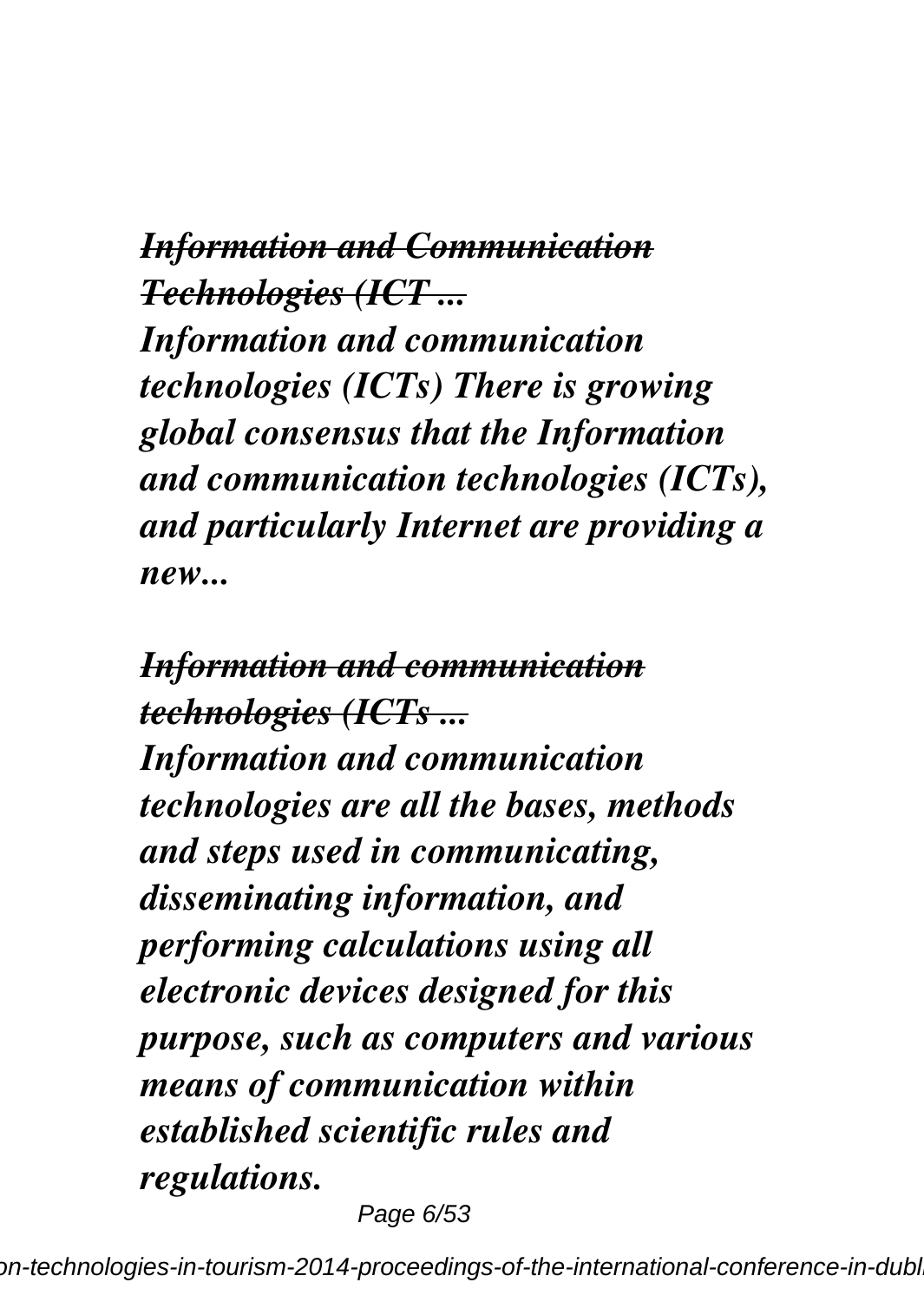*Applications of Information and Communication Technology ... For as long as humans have been on this planet, we've invented forms of communication—from smoke signals and messenger pigeons to the telephone and email—that have constantly evolved how we...*

*The Role Of Technology In The Evolution Of Communication ICT, or information and communications technology (or technologies), is the infrastructure and components that enable modern computing. Although there is no single, universal definition of ICT, the term is generally accepted to mean all devices, networking components, applications and systems that combined allow people and organizations (i.e., businesses, nonprofit* Page 7/53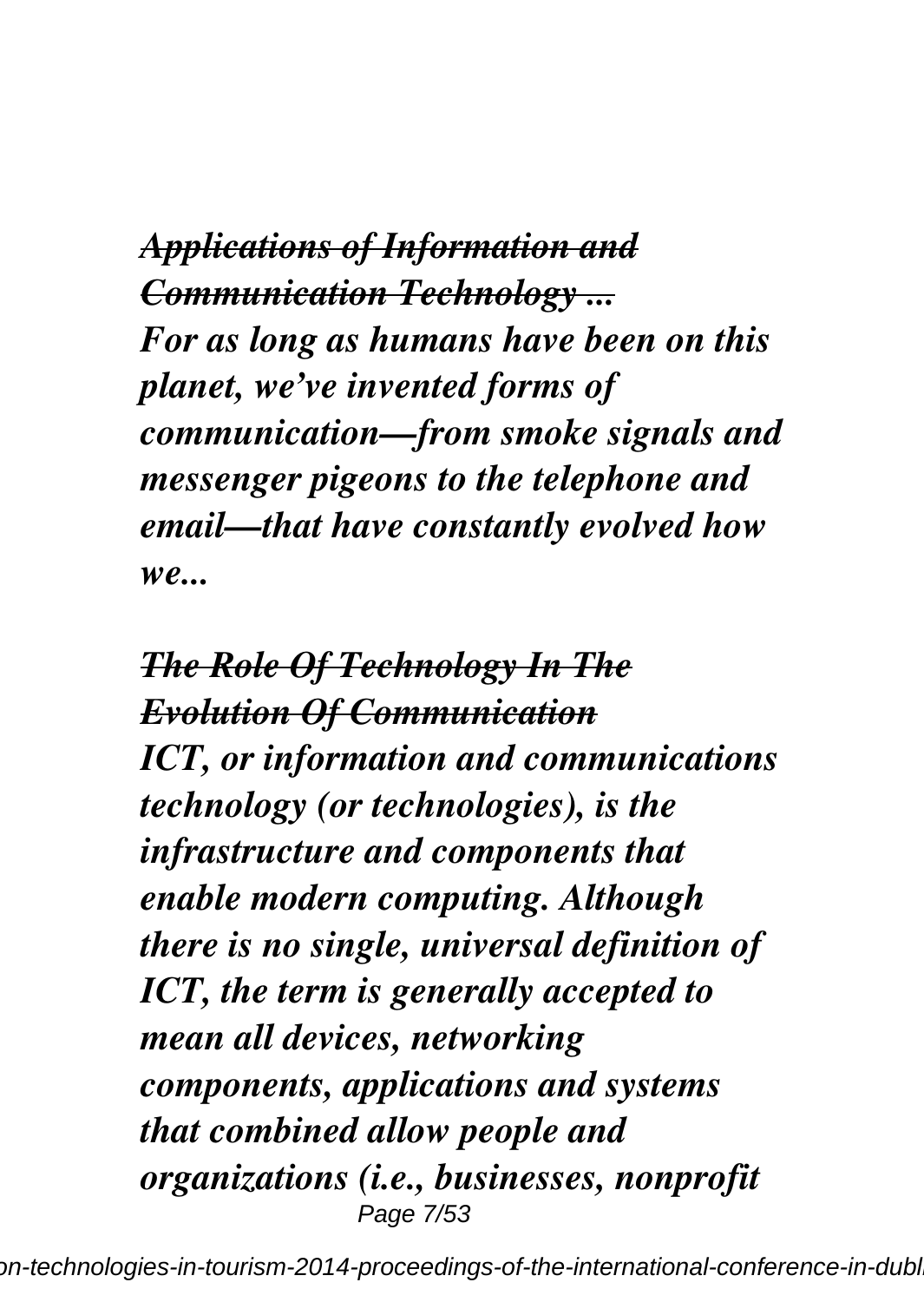*agencies, governments and criminal enterprises) to interact in the digital world.*

*What is ICT (Information and Communications Technology)? The truth, though, is that an updated system pays for itself within a matter of weeks. Improved communication alone leads to more productivity and, thus, increased earnings. Information technology is an investment that all business owners should pursue. 3. IT Encourages Strategic Thinking. Better communication leads to more critical thinking. Employees are less concerned with how to get into contact with coworkers when they know that they can relay information through the cloud.*

*5 Advantages of Information and Communication Technology ...* Page 8/53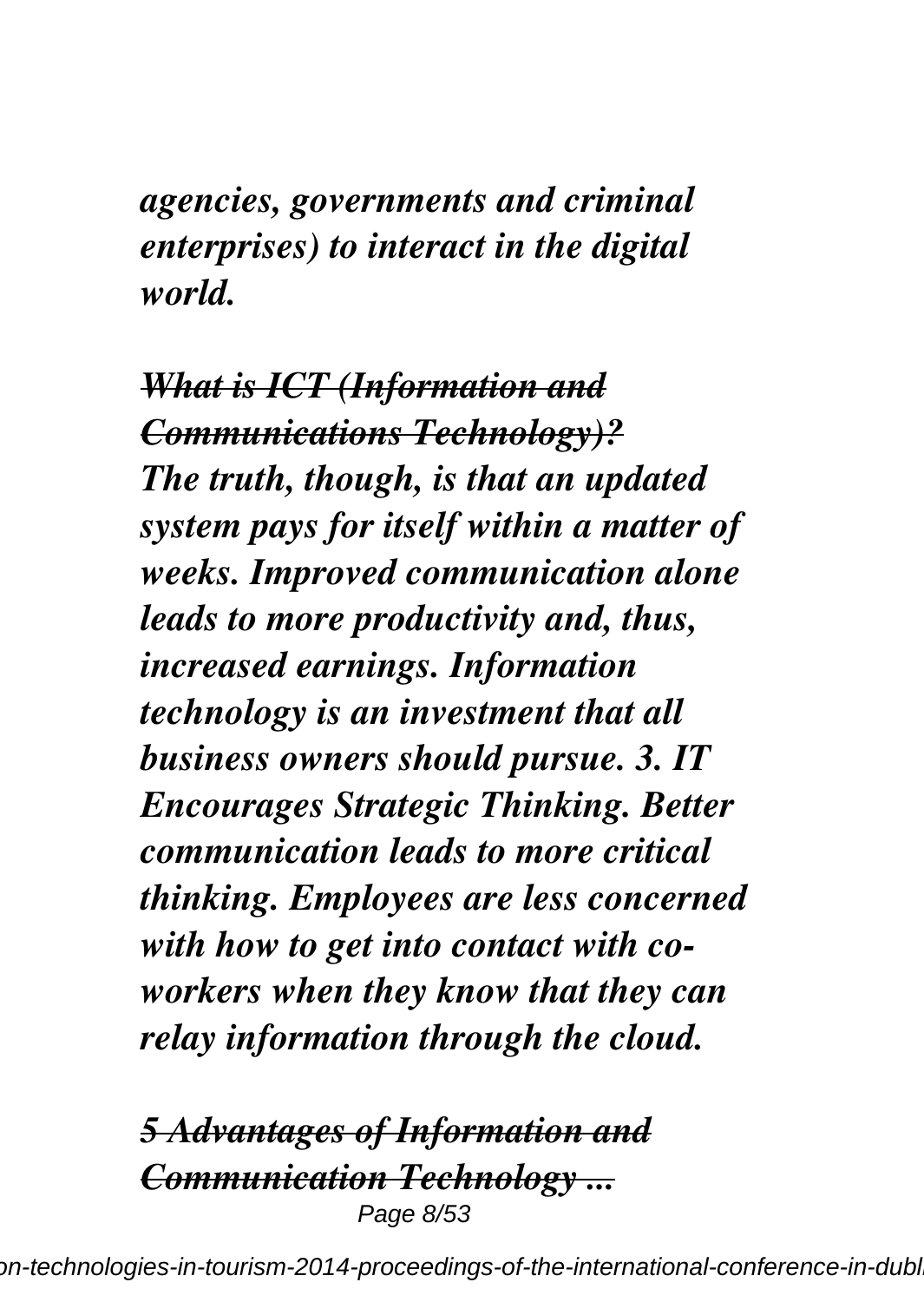*Information and Communications Technology (ICT) can impact student learning when teachers are digitally literate and understand how to integrate it into curriculum. Schools use a diverse set of ICT tools to communicate, create, disseminate, store, and manage information. (6) In some contexts, ICT has also become integral to the teachinglearning interaction, through such approaches as replacing chalkboards with interactive digital whiteboards, using students' own smartphones or other ...*

*Information and communication technology (ICT) in ... Progress in Information and Communication Technologies (ICTs) is shaping more and more the healthcare domain. ICTs adoption provides new opportunities, as well as discloses novel* Page 9/53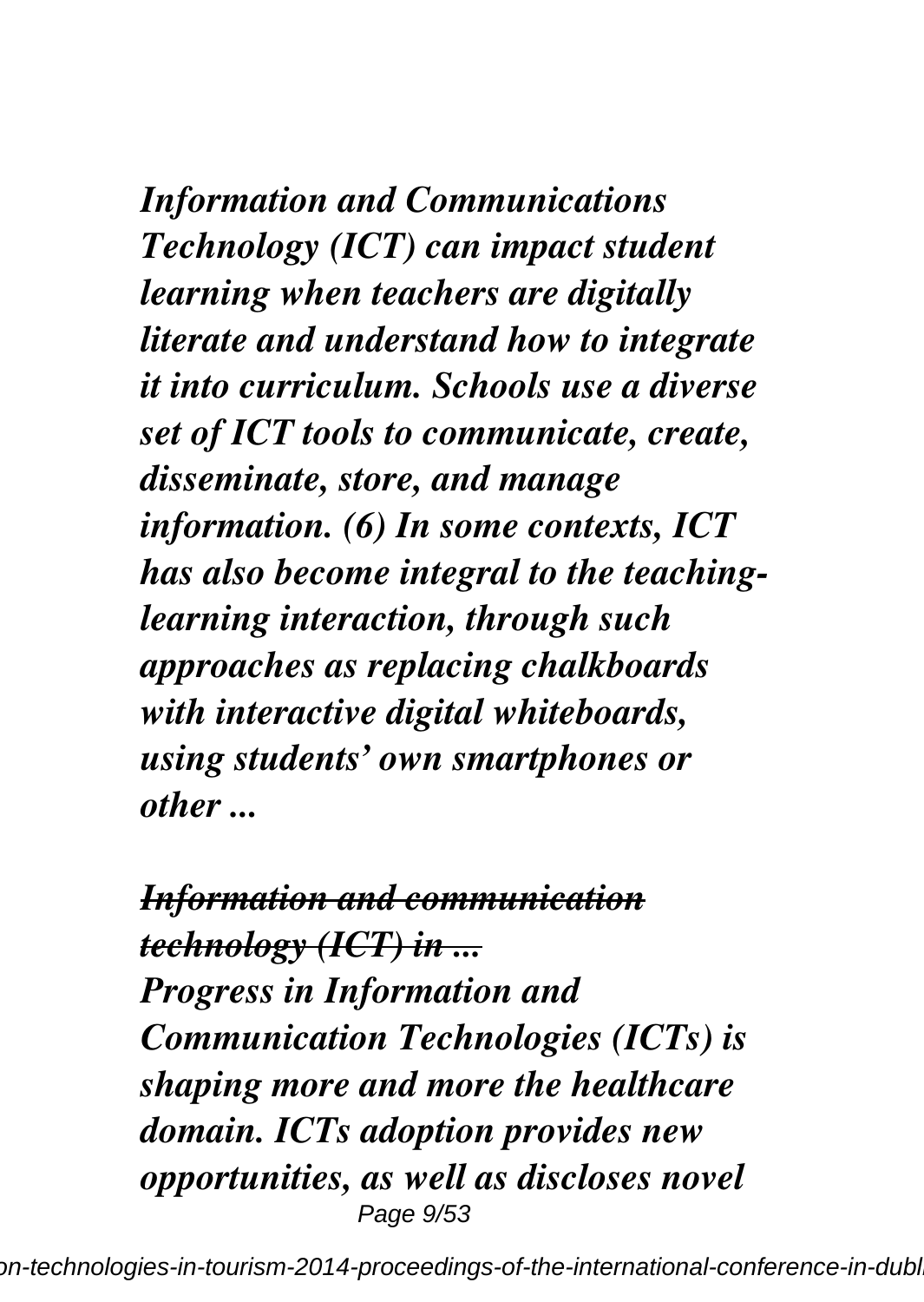*and unforeseen application scenarios. As a result, the overall health sector is potentially benefited, as the quality of medical services is expected to be enhanced and healthcare costs are reduced, in spite of the ...*

*The role of Information and Communication Technologies in ... Abstract In recent years, progress in information and communication technology (ICT) has caused many structural changes such as reorganizing of economics, globalization, and trade extension, which leads to capital flows and enhancing information availability.*

*Information and Communication Technology Use and Economic ... Information and communication technologies. The development of Information and Communication* Page 10/53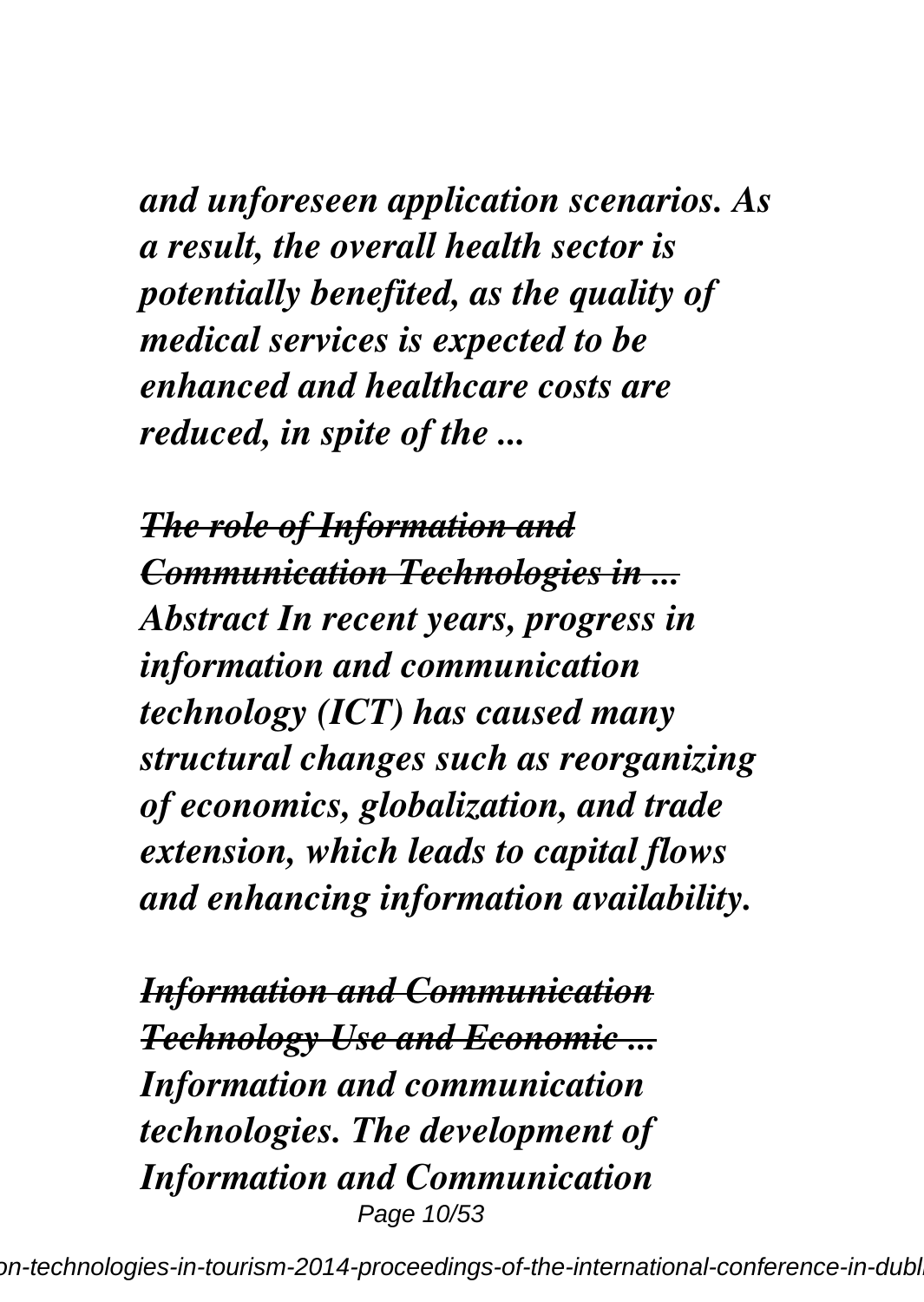*Technologies (ICT) is vital for Europe's competitiveness in today's increasingly digital global economy. Over €20 billion from the European Regional Development Fund (ERDF) is available for ICT investments during the 2014-2020 funding period.*

*Information and communication technologies - Regional ... Use of Technology in Communication. Using technology in communication has become a necessity, it's now part of our lives. People communicate through emails, faxes, Mobile phones, texting services, video conferences, video chat rooms and social media channels. As time goes on, more emerging technologies will change the way we communicate and it will be up to us to embrace them or not.*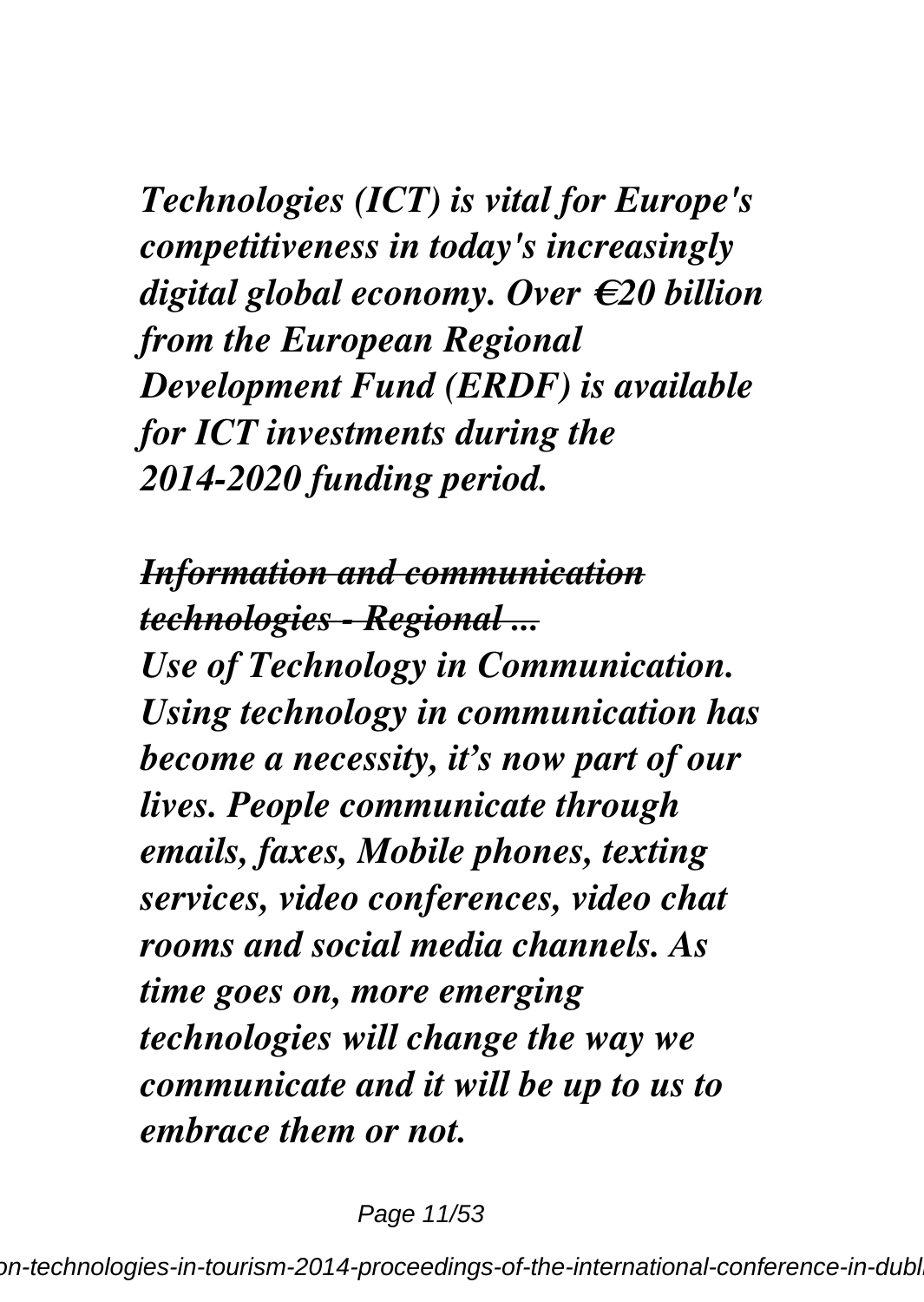*Use of Technology in Communication Book Description An examination of how information technology (IT) can be used in public administration, Information and Communication Technologies in Public Administration: Innovations from Developed Countries examines global perspectives on public administration and IT innovations.*

*Information and Communication Technologies in Public ... Information and communications technology (ICT) is an extensional term for information technology (IT) that stresses the role of unified communications and the integration of telecommunications (telephone lines and wireless signals) and computers, as well as necessary enterprise software, middleware, storage and audiovisual systems, that enable users to access,* Page 12/53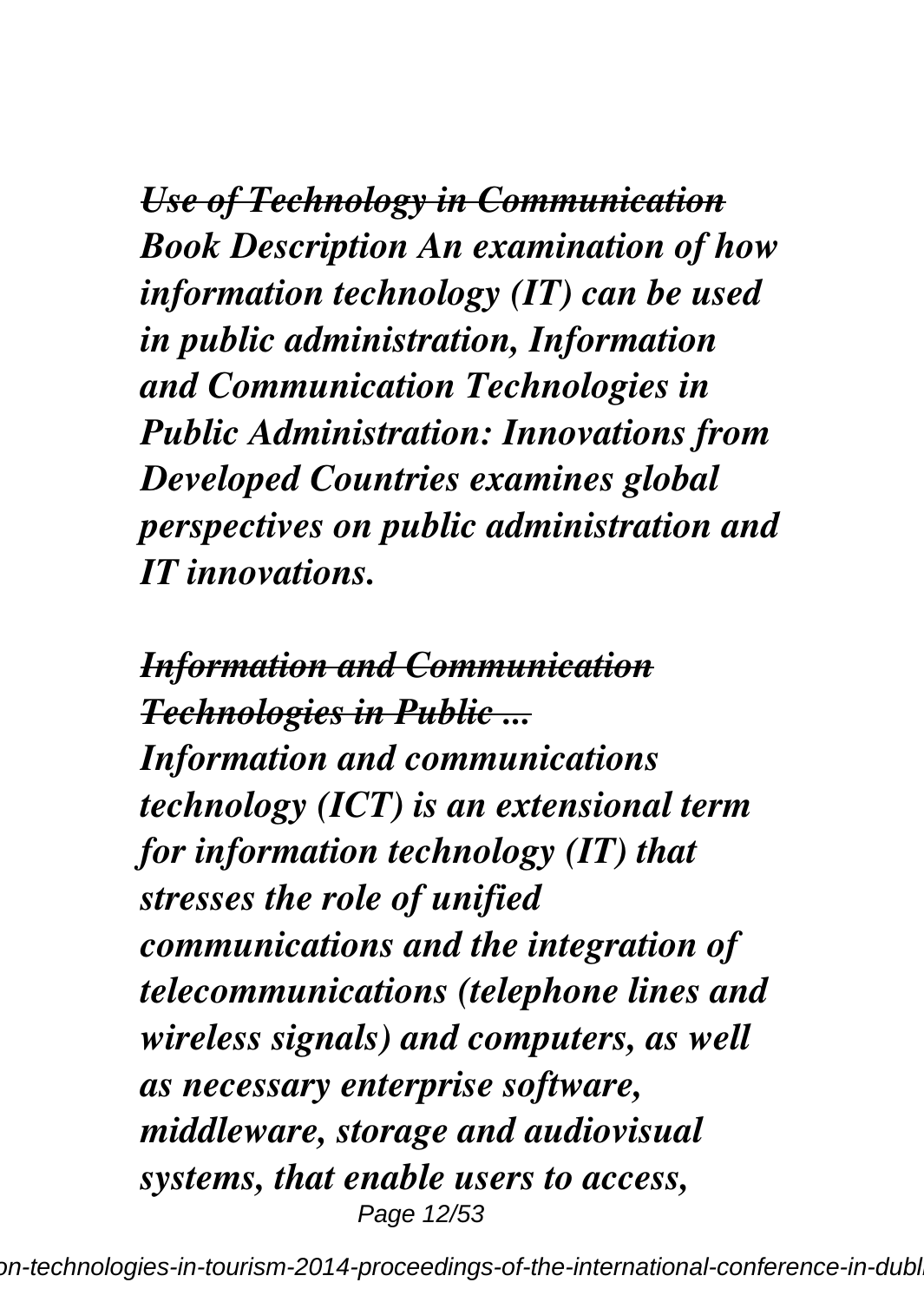#### *store, transmit, and manipulate ...*

#### *Information and communications technology - Wikipedia*

*Information and Communications Technology (ICT) is technology that is used to handle communications processes such as telecommunications, broadcast media, intelligent building management systems, audiovisual processing and transmission systems, and network-based control and monitoring functions. Although ICT is often considered an extended synonym for information technology (IT), its scope is, in some ways, more broad.*

*What is Information and Communications Technology (ICT ... This book presents the latest research into the application of information and communication technologies within the* Page 13/53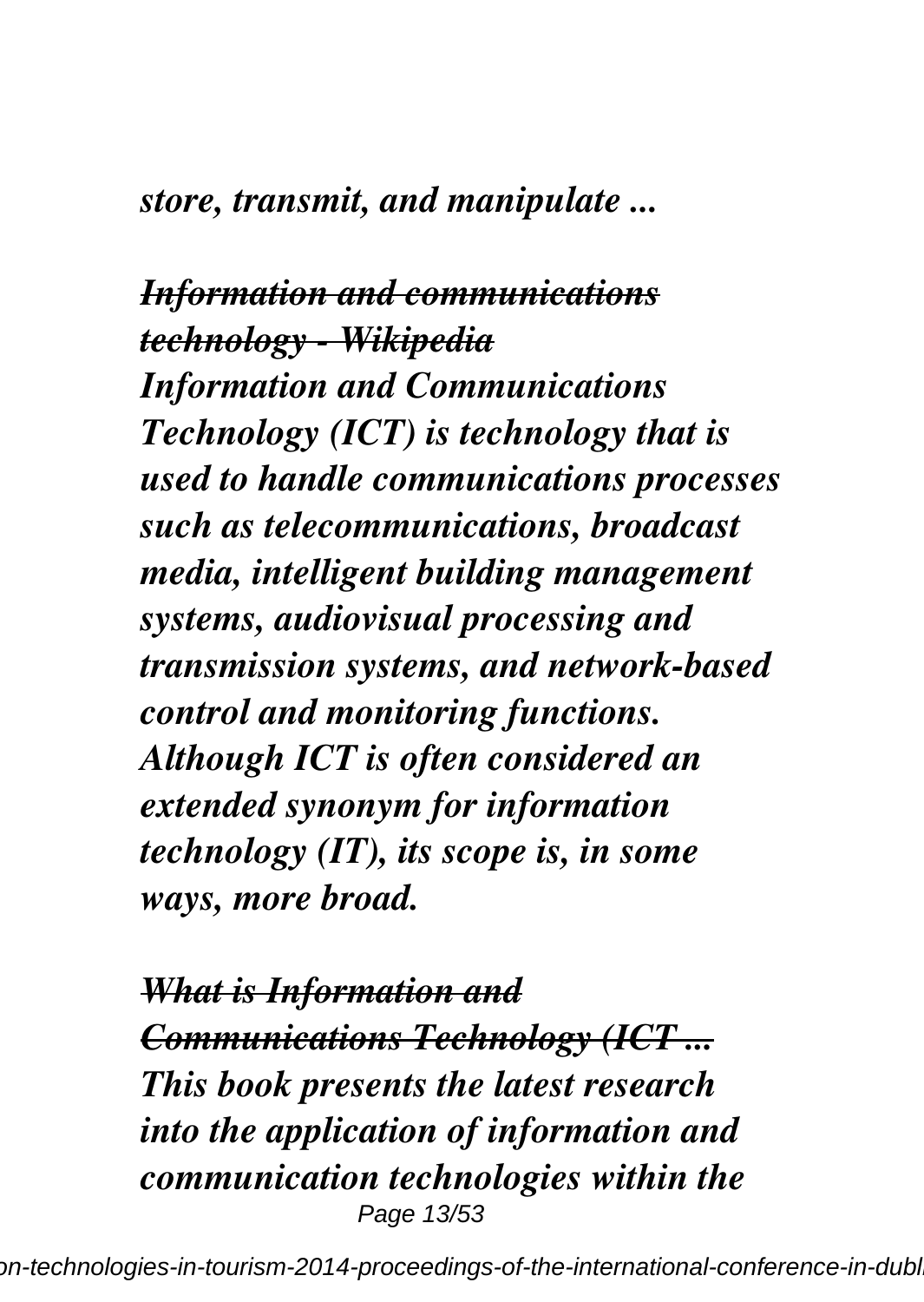*travel and tourism sectors. Readers will find insightful contributions on a wide range of topics, including digital marketing, social media and online travel reviews, mobile computing, augmented and virtual reality, gamification ...*

*Information and Communication Technologies in Tourism 2018 ... Over the past decade, information and communication technology (ICT) has helped create the most rapidly growing industry sectors, driven efficiency in government and business operations, and developed the essential building blocks to a knowledge-based economy.*

*Information and Communication Technology for Development ... Delivering and implementing Information and Communications Technologies in the Fire and Rescue* Page 14/53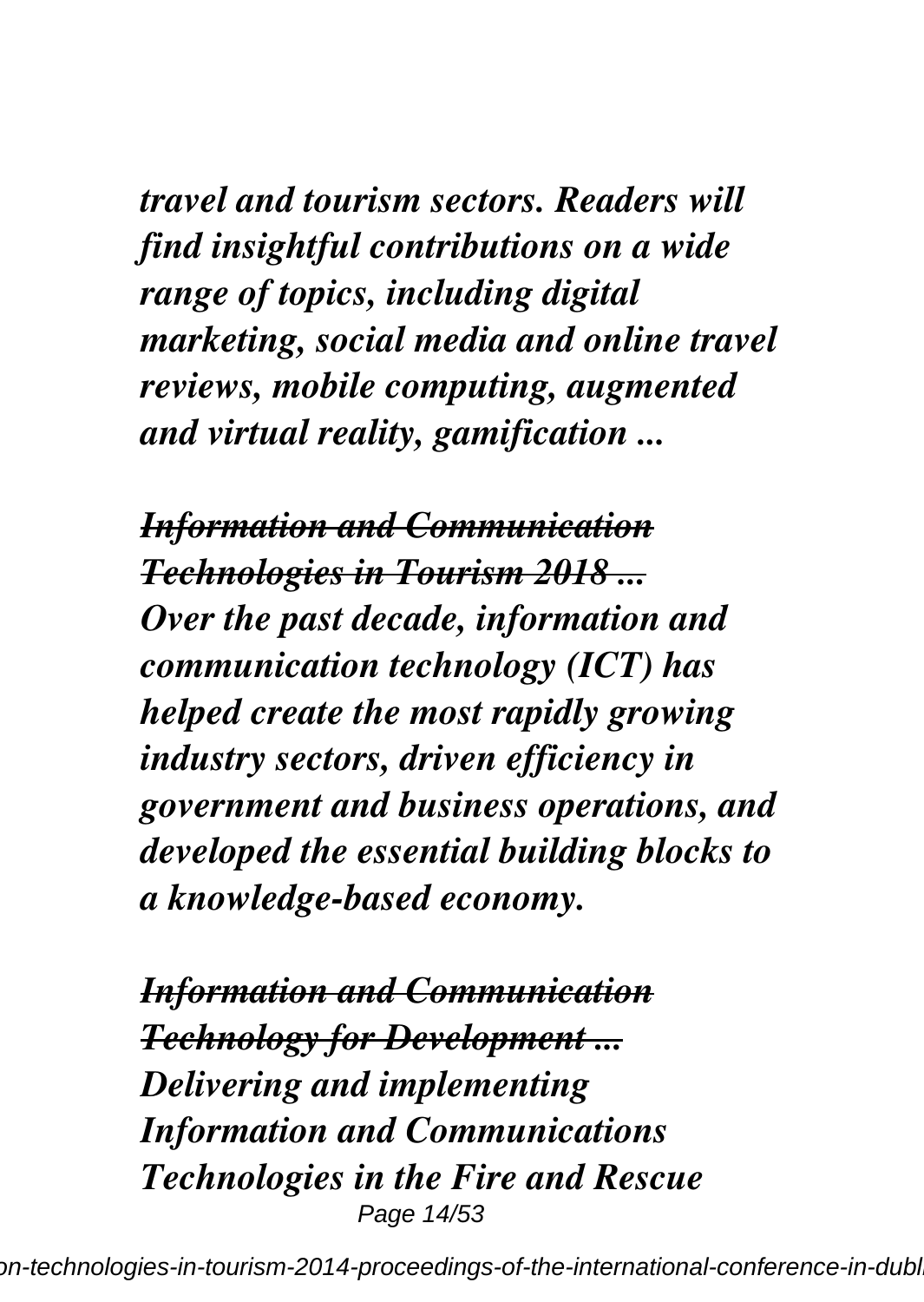*Services across England – key findings and recommendations Note: Previous research conducted by Professor Allen and colleagues analysed in a similar way the ICT infrastructure of the police force, and comparisons are made between the police and fire and rescue services throughout the project report.*

Information and Communication Technologies (ICT ... Information and Communication Technology Use and Economic ... ICT (Information and Communication Technologies) Definition

Information and communication technologies are all the bases, methods and Page 15/53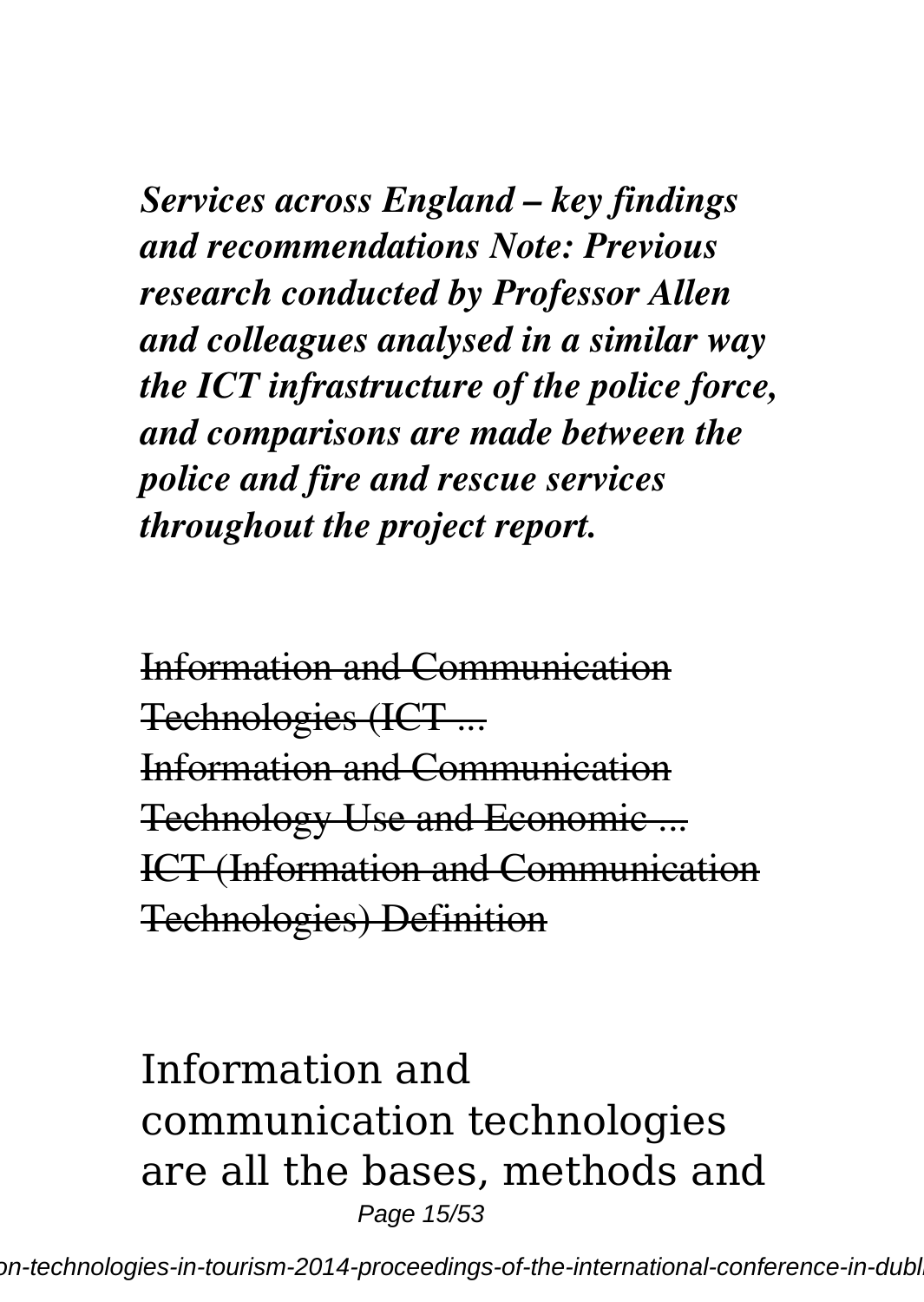steps used in communicating, disseminating information, and performing calculations using all electronic devices designed for this purpose, such as computers and various means of communication within established scientific rules and regulations.

Information and

Communication Technologies

 $in$  Tourism  $2018...$ 

Information and

communication technologies (ICTs) There is growing global consensus that the Information and communication technologies (ICTs), and particularly Internet are providing a new...

Page 16/53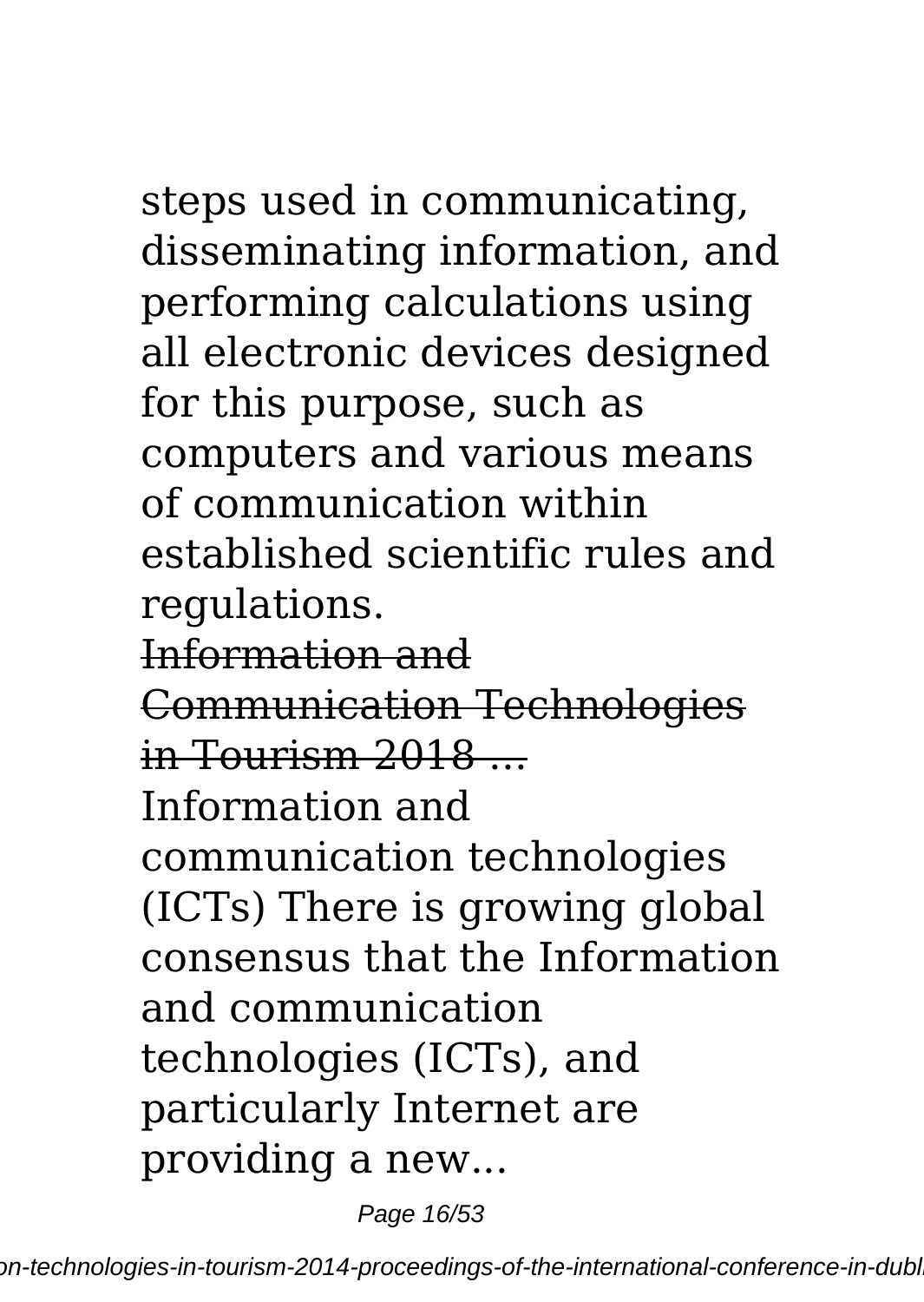### Information and communication technologies - Regional ...

Information and communication technologies. The development of Information and Communication Technologies (ICT) is vital for Europe's competitiveness in today's increasingly digital global economy. Over €20 billion from the European Regional Development Fund (ERDF) is available for ICT investments during the 2014-2020 funding period. What is Information and

Page 17/53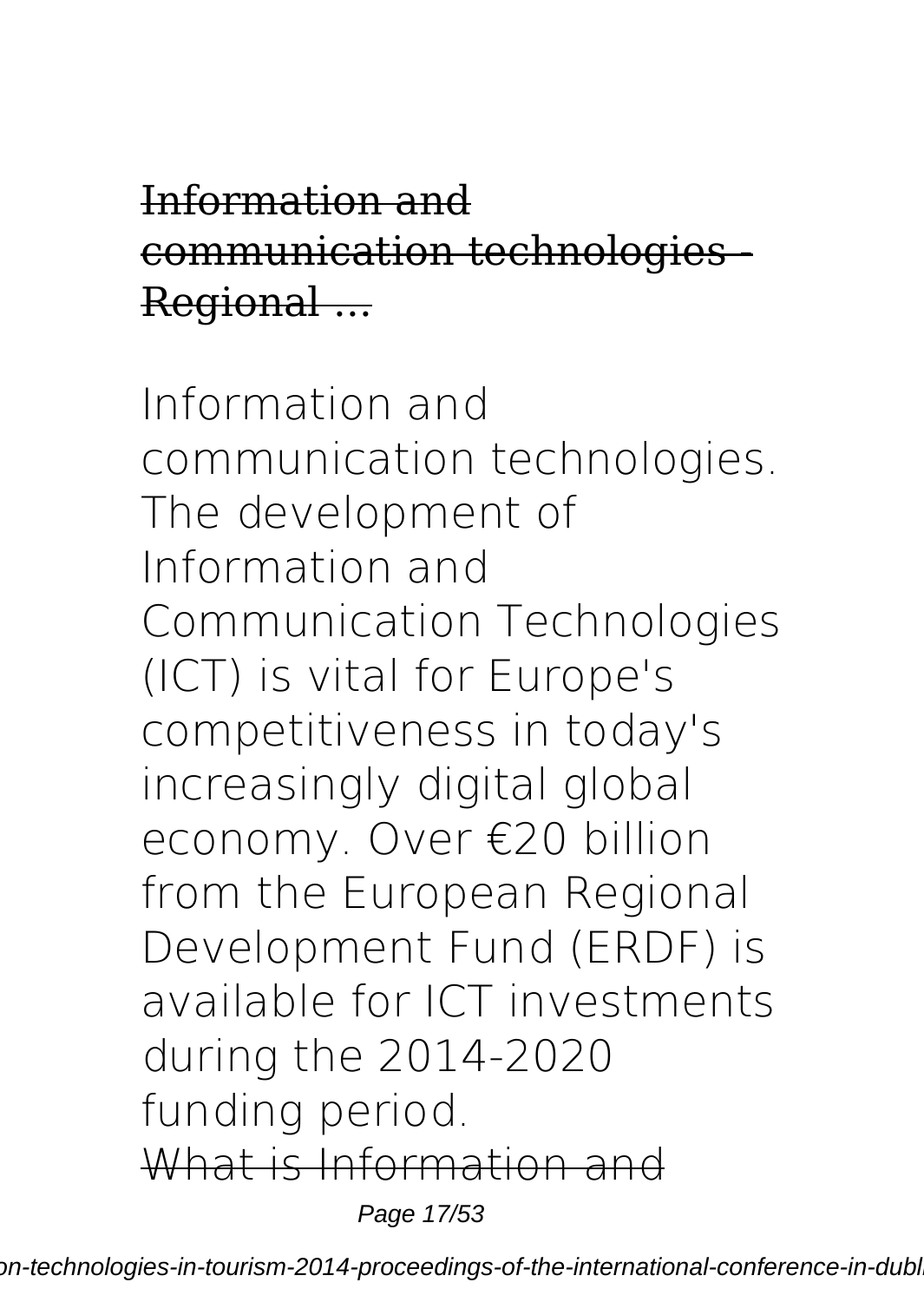# Communications Technology  $HCF$ ...

Information and communications technology (ICT) is an extensional term for information technology (IT) that stresses the role of unified communications and the integration of telecommunications (telephone lines and wireless signals) and computers, as well as necessary enterprise software, middleware, storage and audiovisual systems, that enable users to access, store, transmit, and manipulate ... Information and Page 18/53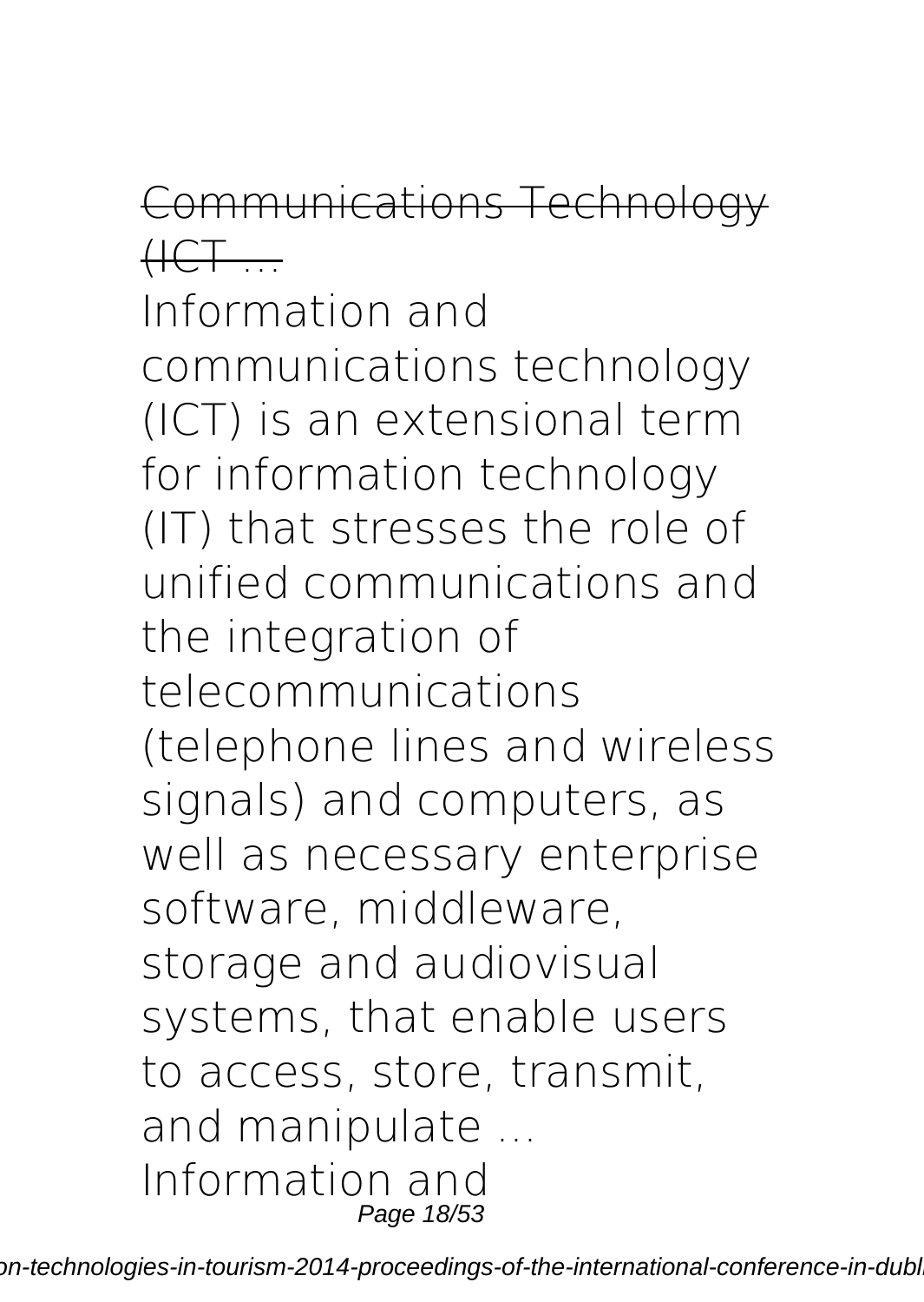Communications Technology

(ICT) can impact student learning when teachers are digitally literate and understand how to integrate it into curriculum. Schools use a diverse set of ICT tools to communicate, create, disseminate, store, and manage information. (6) In some contexts, ICT has also become integral to the teaching-learning interaction, through such approaches as replacing chalkboards with interactive digital whiteboards, using students' own smartphones or other ... Page 19/53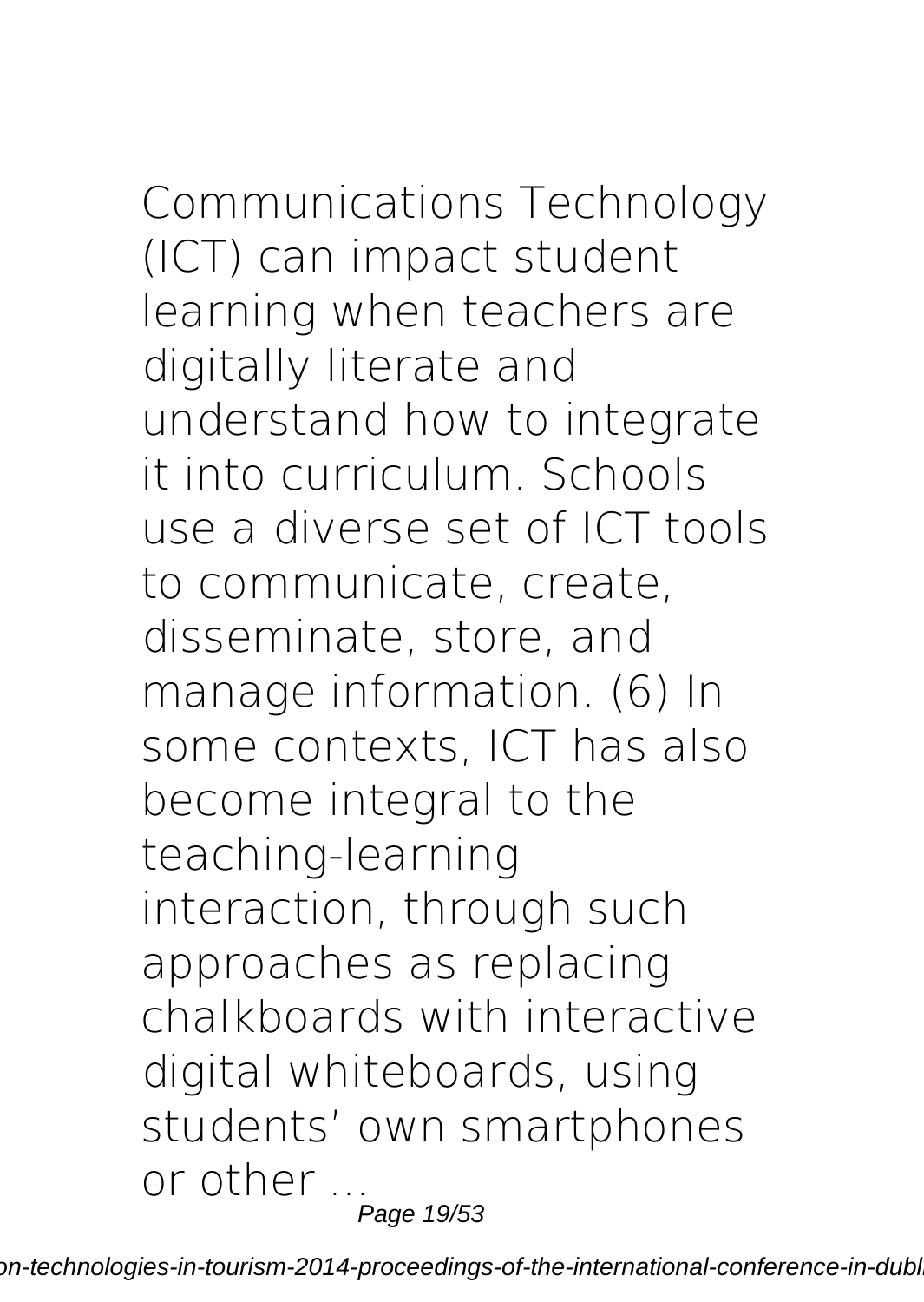Information and Communication Technologies in Public ...

Information and Communication Technology for Development **Book Launch: Information and Communication Technologies for Development Evaluation** *Information and communication Technology for education KITE VICTERS STD 08 Information and Communication Technology Class 14 (First Bell-*

*Mhat* 

is ICT (Information and Communications Technology)? Information and Communication Technology - ICT Sta Basics of information and communication technology DICT

Page 20/53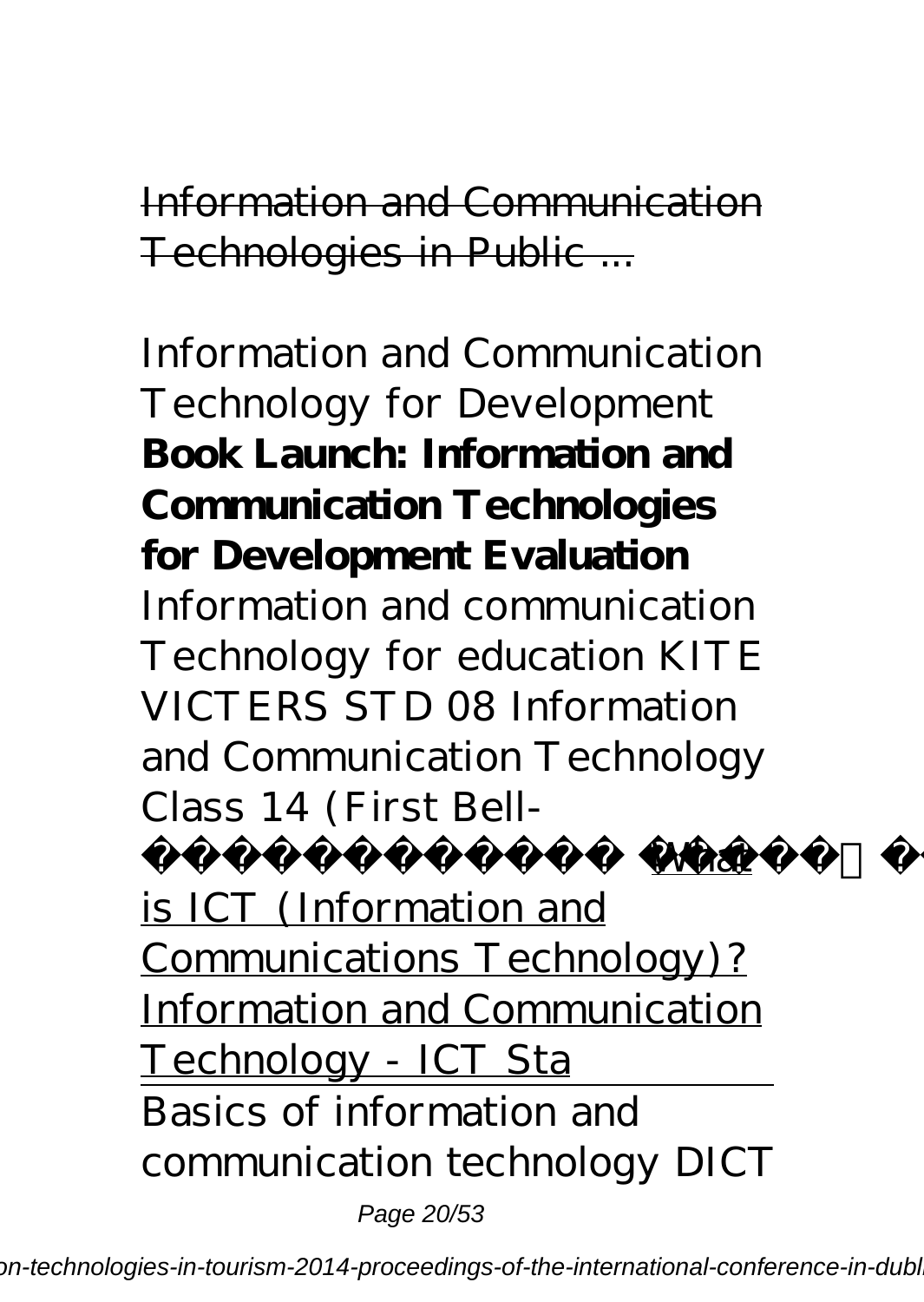DEPARTMENT OF INFORMATION AND COMMUNICATIONS TECHNOLOGY

A/L Information And Communication Technology (2017 New Syllabus) Swithanage book - Explaining *ICT in education in Hindi | Information and communication technology for education in Urdu* The Impact of Information and Communication Technologies On Our Lives (English) *Input Output Devices | Information and Communication Technology | NTA-UGC NET Paper -1 Basic Skills for Computer Jobs - What you should know about IT* Page 21/53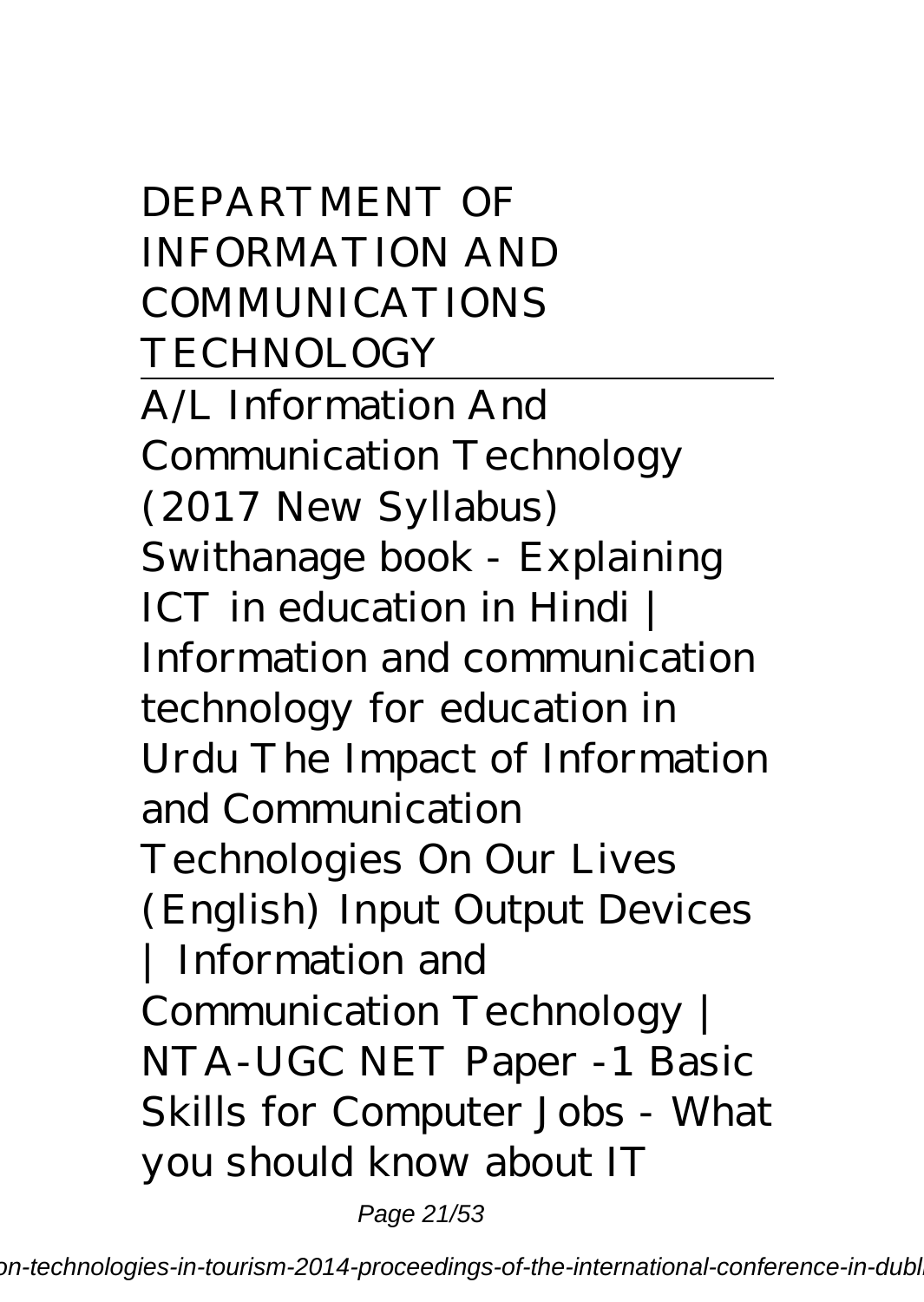*Basics Past and Present | Technology Then and Now* ICT in teaching and learning ICS Computer part 1- Ch 1- Information Technology - ICS/FSC Part 1 ICT 1st Class The Impact of Technology on Communication *Lecture 1 | ICT (Information \u0026 Communication Technology) | UPSC ESE 20 GS Paper | CE, ME, EE and ECE* What is ICT??? | Brief introduction IT \u0026 ICT **introduction to ICT What is ICT ?//Information and Communication Technologies.** Information and Communication Technology in Education \u0026 Sc. Communication Information and Communication Technology:

Page 22/53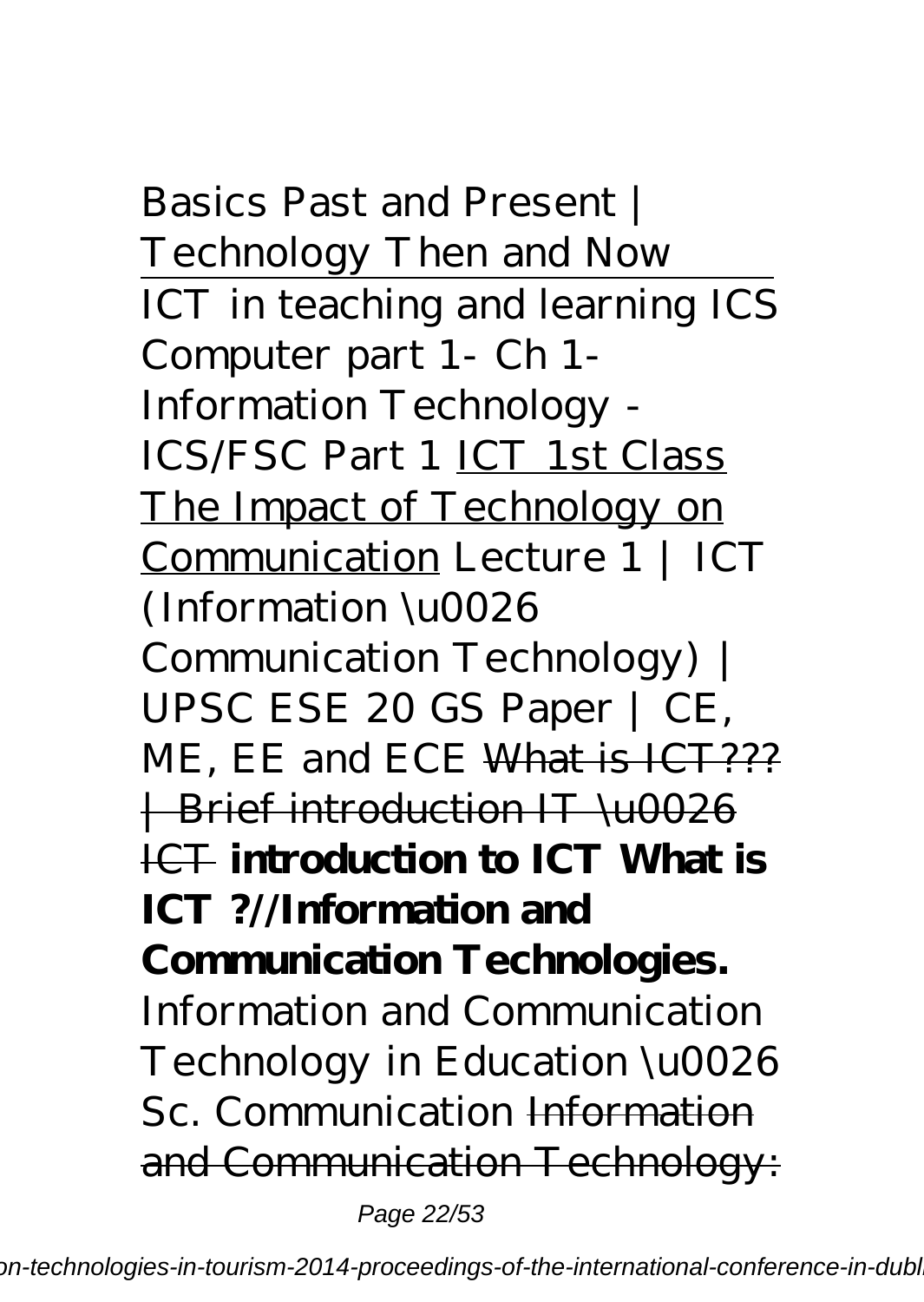# The Industrial Revolution That

Wasn't **What is ICT in Hindi? Information and Communication Technology explained in Urdu** Management Control Systems and Tools for Internationalization Success **ICT book reader app information and communication technology in education Important Questions for Fi ICT / information and communication technology important for all pedagogy subjects** *MCQ Information and communication Technology Solved Old Qurstion paper for SET/NTA NET.* **what is information and communication technology | what is ict | information technology**

Page 23/53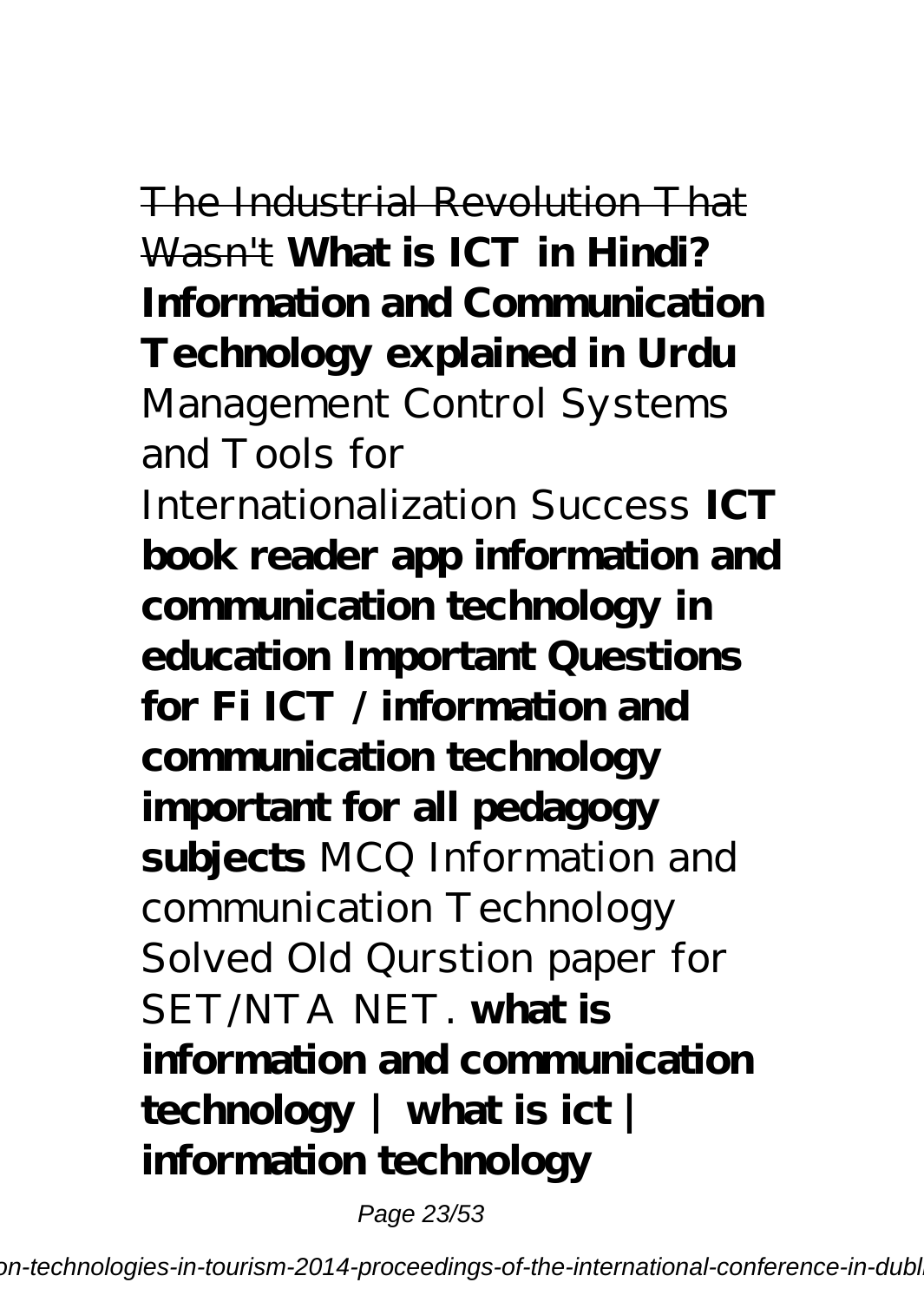**management** Information And Communication Technologies In The role of Information and Communication Technologies in ...

Information and communications technology Wikipedia

**Progress in Information and Communication Technologies (ICTs) is shaping more and more the healthcare domain. ICTs adoption provides new opportunities, as well as discloses novel and unforeseen application scenarios. As a result, the overall health sector is potentially benefited, as the quality of medical services is expected to be enhanced and healthcare costs are reduced, in spite of the ... Information and Communication**

Page 24/53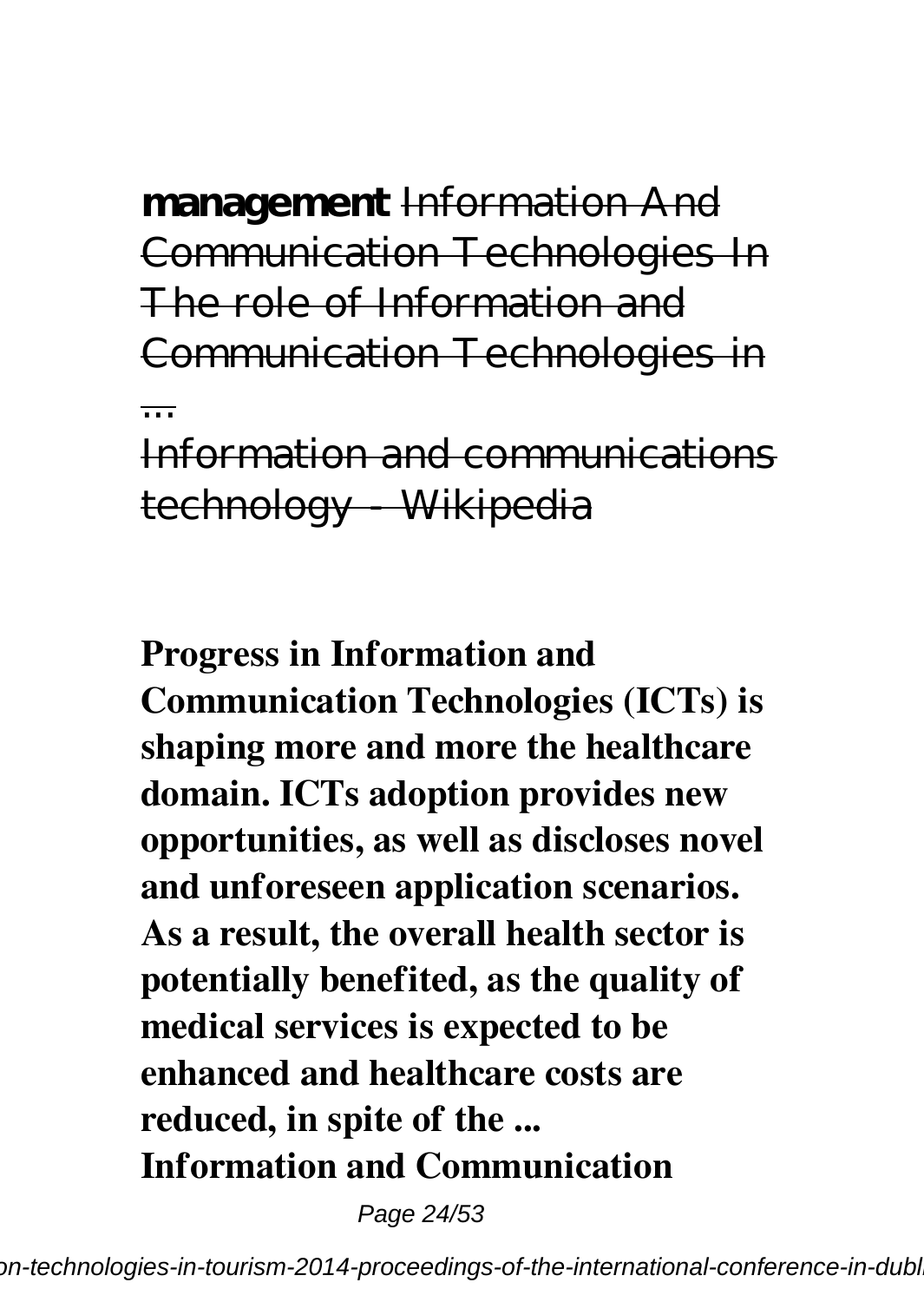# **Technologies (ICTs) is a broader term for Information Technology (IT), which**

**refers to all communication technologies, including the internet, wireless networks, cell phones, computers, software, middleware, videoconferencing, social networking, and other media applications and services enabling users to access, retrieve, store, transmit, and manipulate information in a digital form.**

**Over the past decade, information and communication technology (ICT) has helped create the most rapidly growing industry sectors, driven efficiency in government and business operations, and developed the essential building blocks to a knowledge-based economy. ICT, or information and communications technology (or technologies), is the infrastructure and components that enable modern** Page 25/53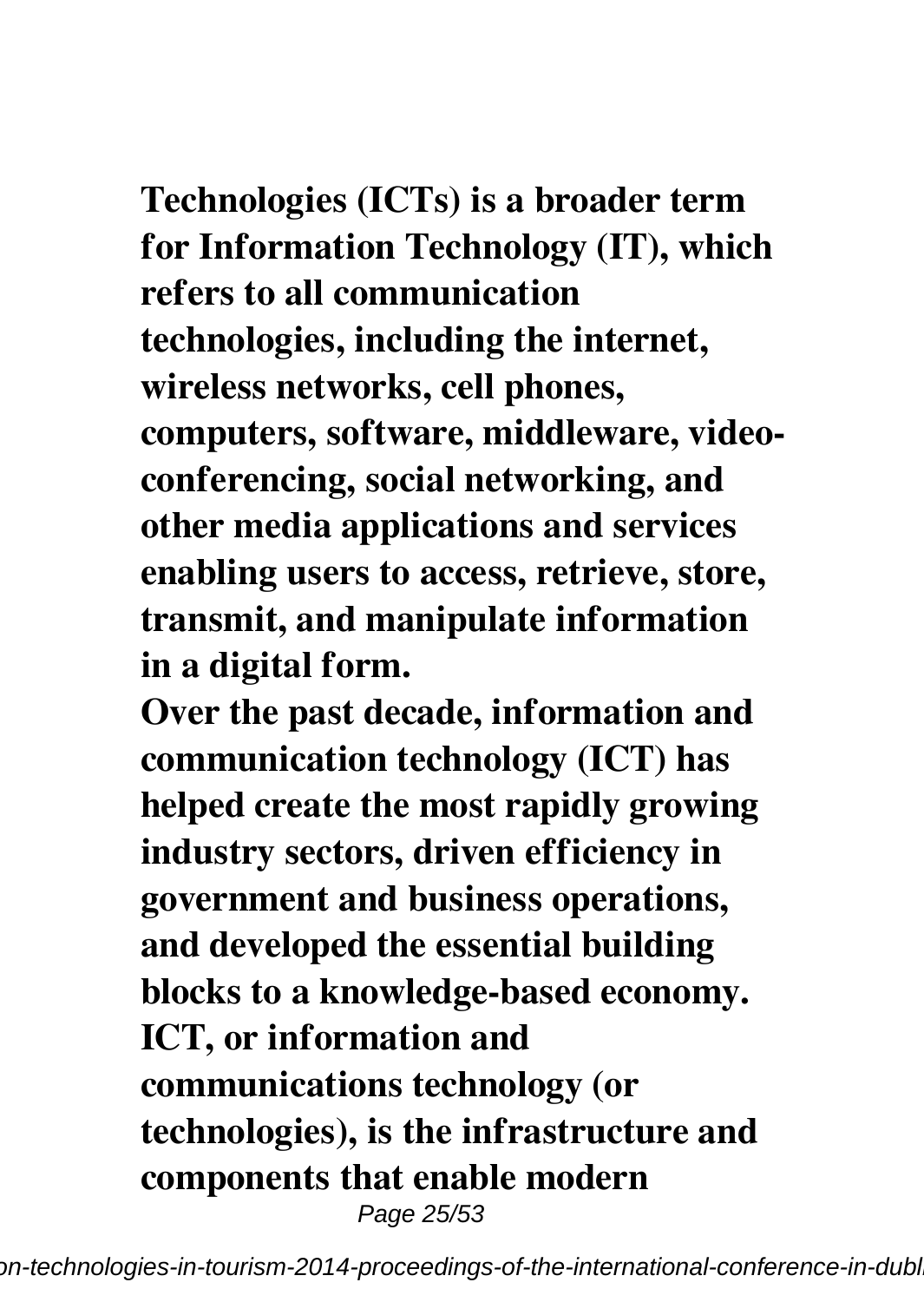**computing. Although there is no single, universal definition of ICT, the term is generally accepted to mean all devices, networking components, applications and systems that combined allow people and organizations (i.e., businesses, nonprofit agencies, governments and criminal enterprises) to interact in the digital world.**

**Use of Technology in Communication. Using technology in communication has become a necessity, it's now part of our lives. People communicate through emails, faxes, Mobile phones, texting services, video conferences, video chat rooms and social media channels. As time goes on, more emerging technologies will change the way we communicate and it will be up** Page 26/53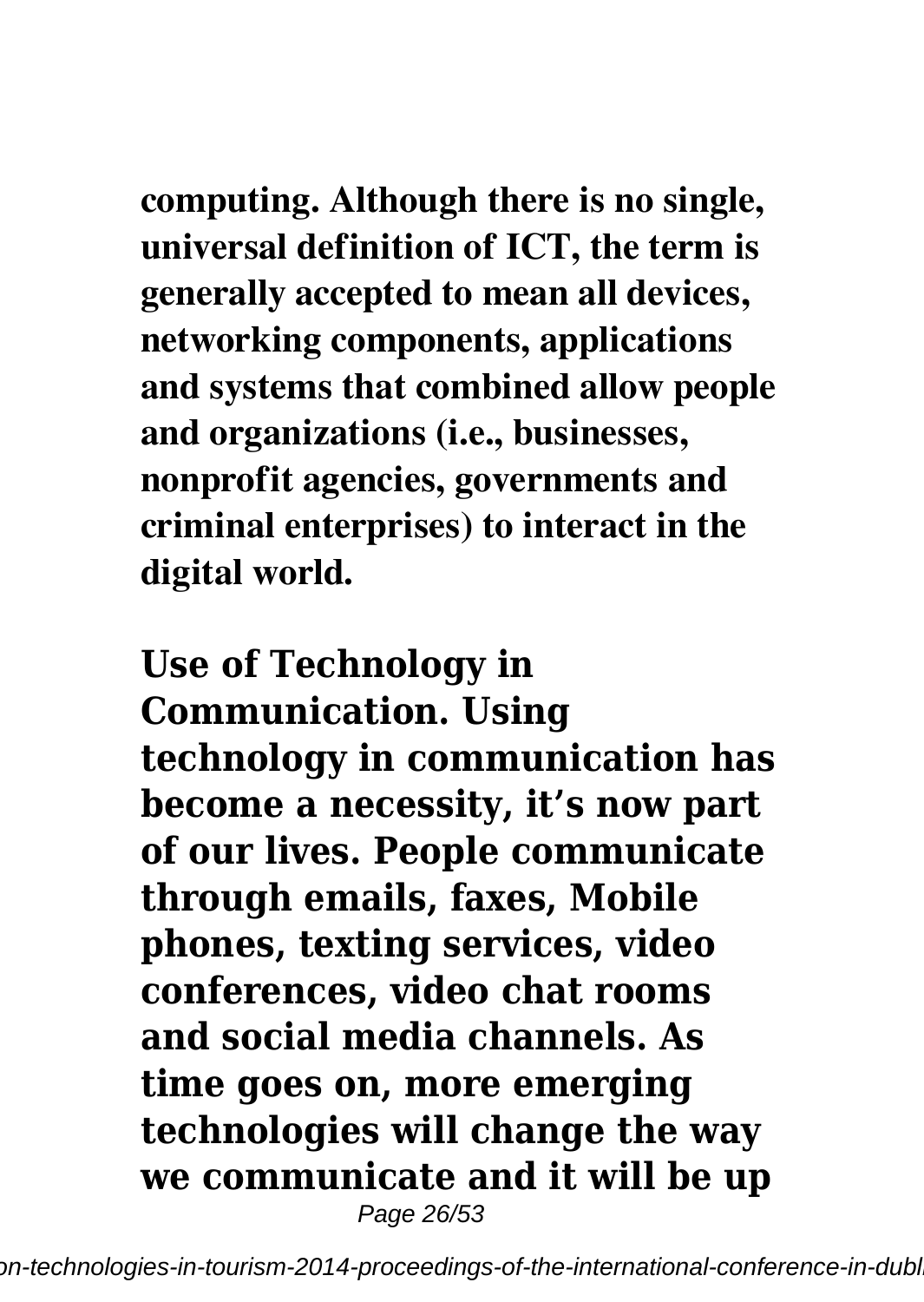**to us to embrace them or not. For as long as humans have been on this planet, we've invented forms of communication—from smoke signals and messenger pigeons to the telephone and email—that have constantly evolved how we...**

**Book Description An examination of how information technology (IT) can be used in public administration, Information and Communication Technologies in Public Administration: Innovations from Developed Countries examines global perspectives on public administration and IT innovations. Delivering and implementing Information and Communications Technologies in the Fire and** Page 27/53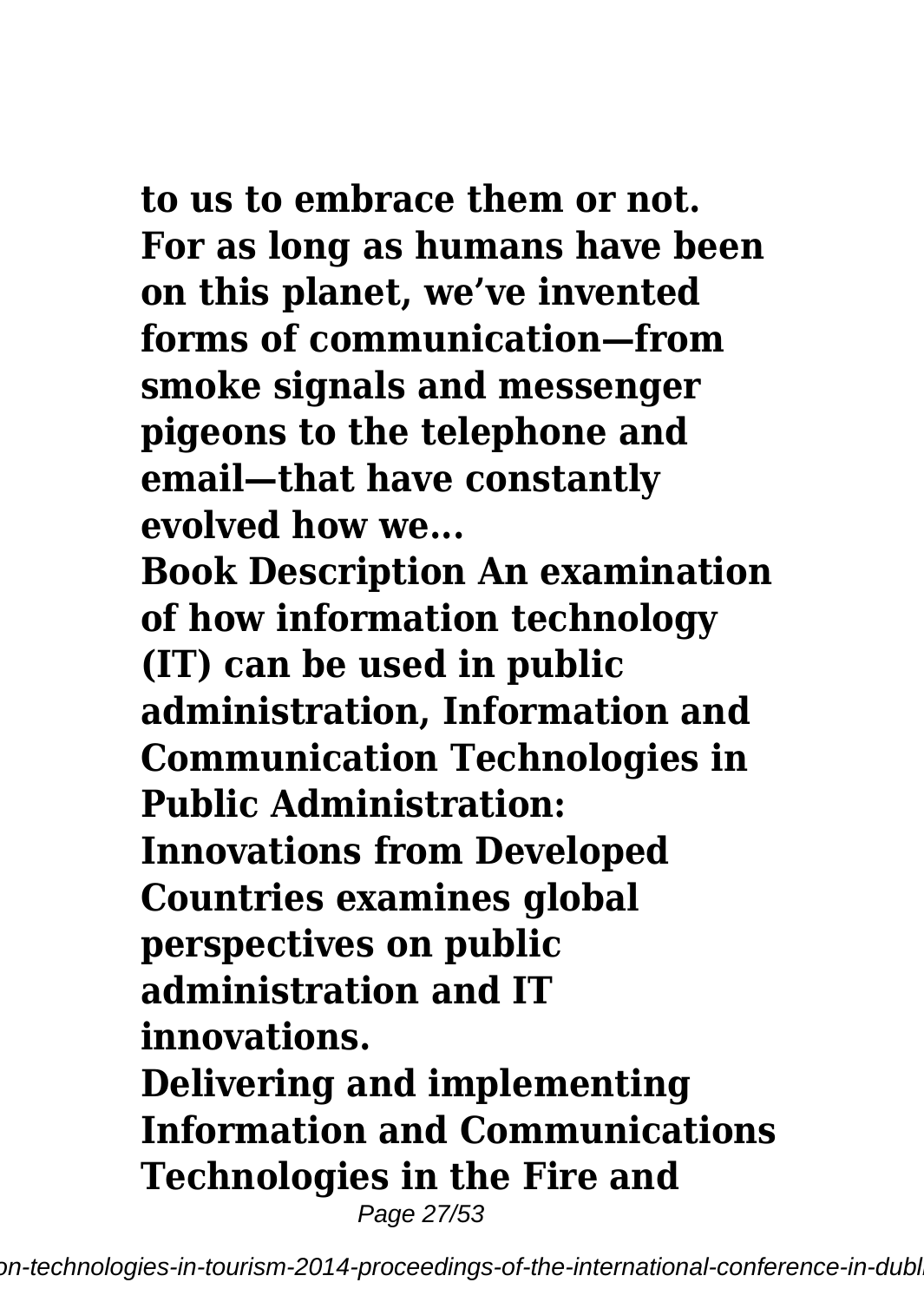#### **Rescue Services across England – key findings and recommendations Note: Previous research conducted by Professor Allen and colleagues analysed in a similar way the ICT infrastructure of the police force, and comparisons are made between the police and fire and rescue services throughout the**

**project report.**

### *Information and communication technology (ICT) in ... Applications of Information and Communication Technology ...*

# *This book presents the*

Page 28/53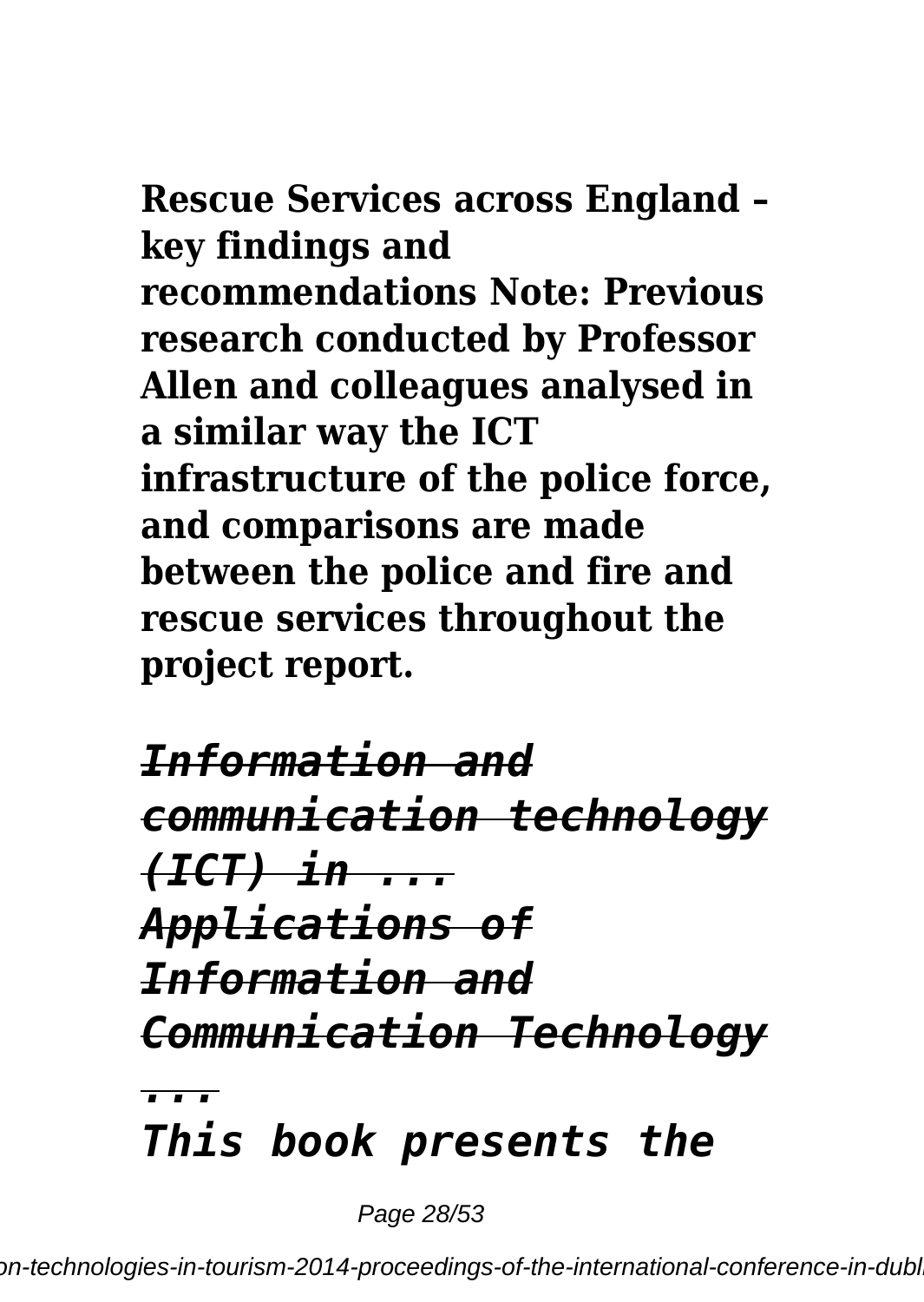*latest research into the application of information and communication technologies within the travel and tourism sectors. Readers will find insightful contributions on a wide range of topics, including digital marketing, social media and online travel reviews, mobile computing, augmented and virtual reality, gamification ... Abstract In recent years, progress in* Page 29/53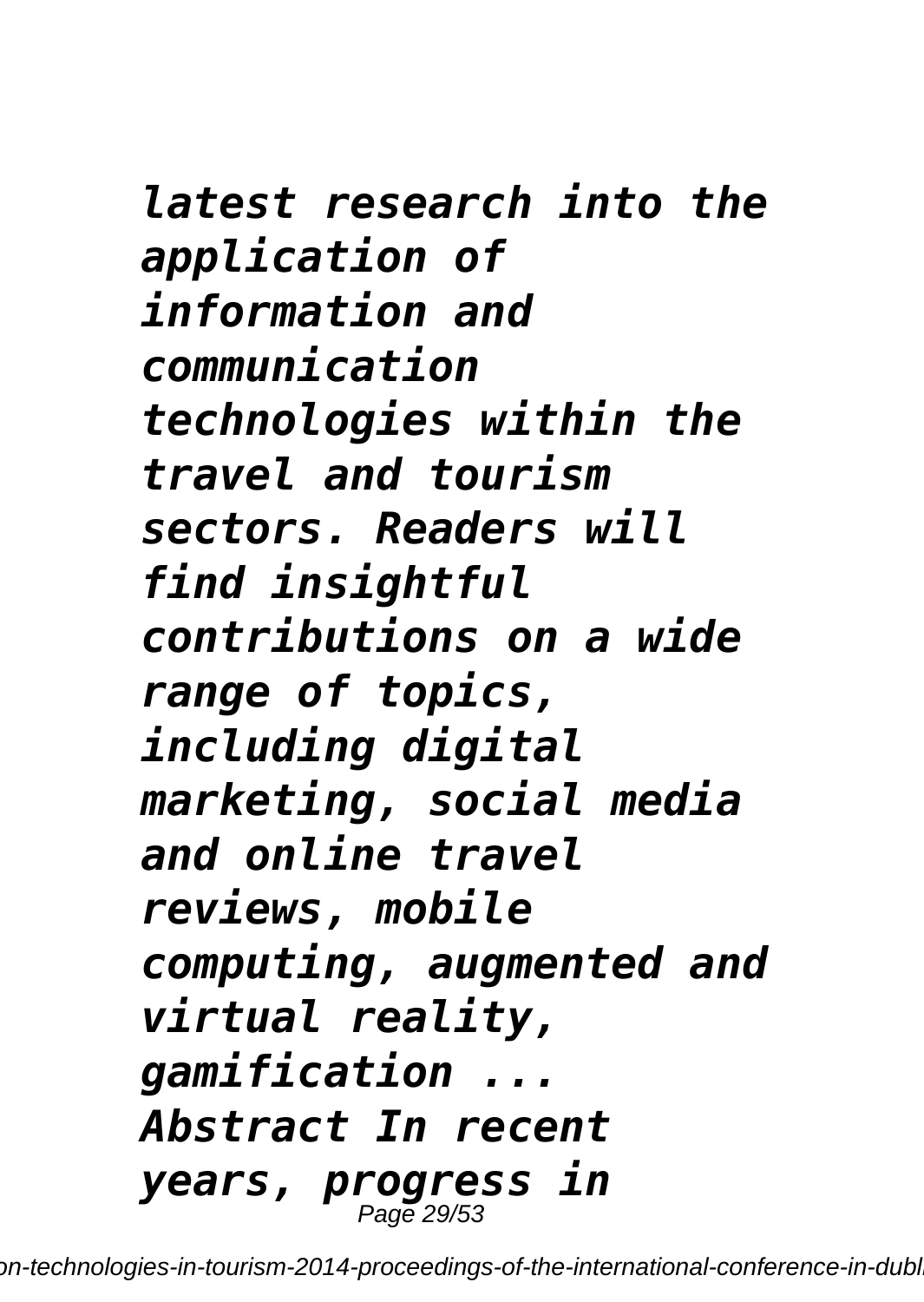## *information and communication technology (ICT) has caused many structural changes such as reorganizing of economics, globalization, and trade extension, which leads to capital flows and enhancing information availability.*

*Information and Communication Technology for Development Book Launch: Information and Communication Technologies for Development Evaluation Information and* Page 30/53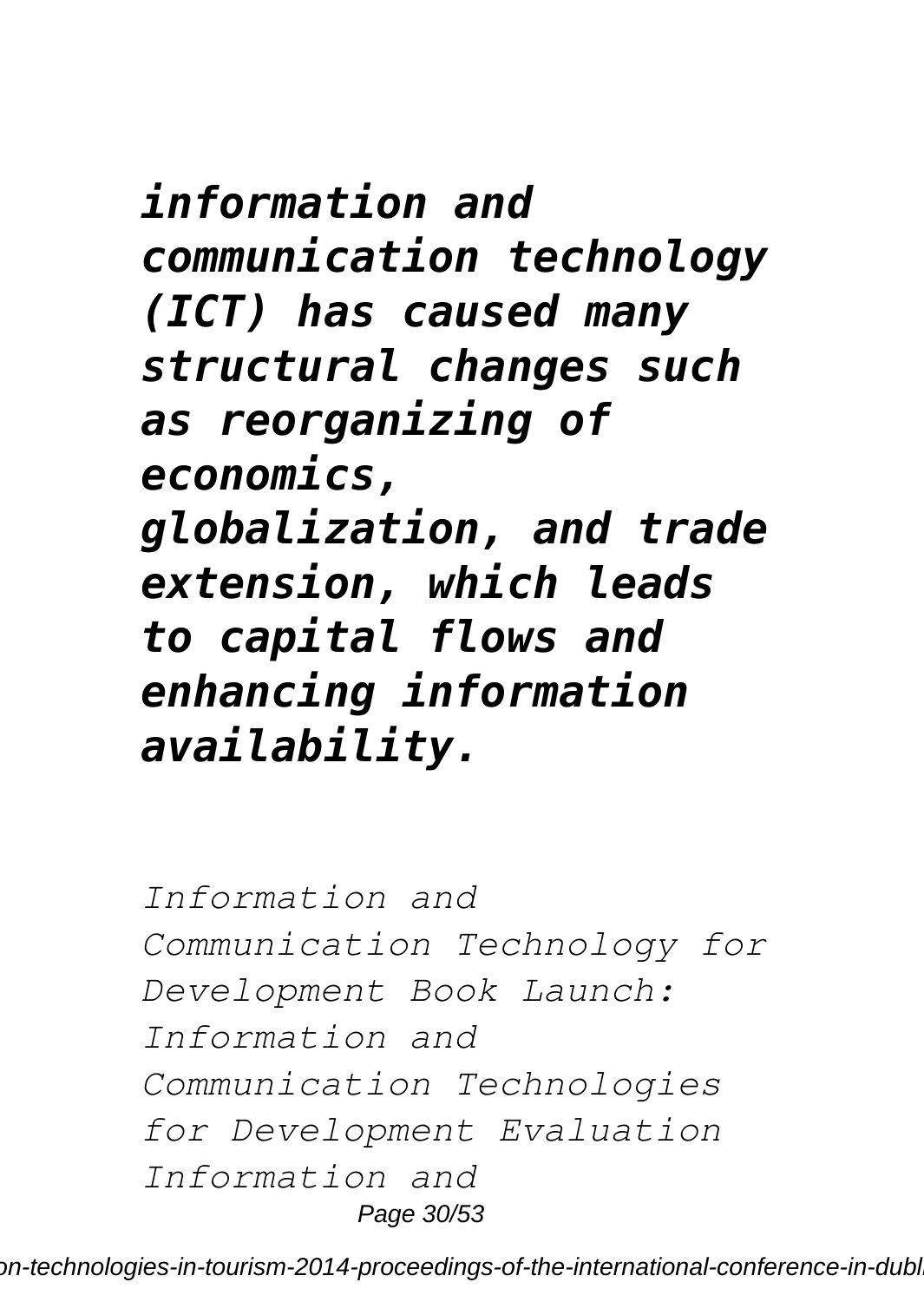*communication Technology for education KITE VICTERS STD 08 Information and Communication Technology Class 14 (First Bell-??????? ?????) What is ICT (Information and Communications Technology)? Information and Communication Technology - ICT Sta Basics of information and communication technology DICT DEPARTMENT OF INFORMATION AND COMMUNICATIONS TECHNOLOGY A/L Information And Communication Technology (2017 New Syllabus) Swithanage book - Explaining ICT in education in Hindi |*

*Information and*

Page 31/53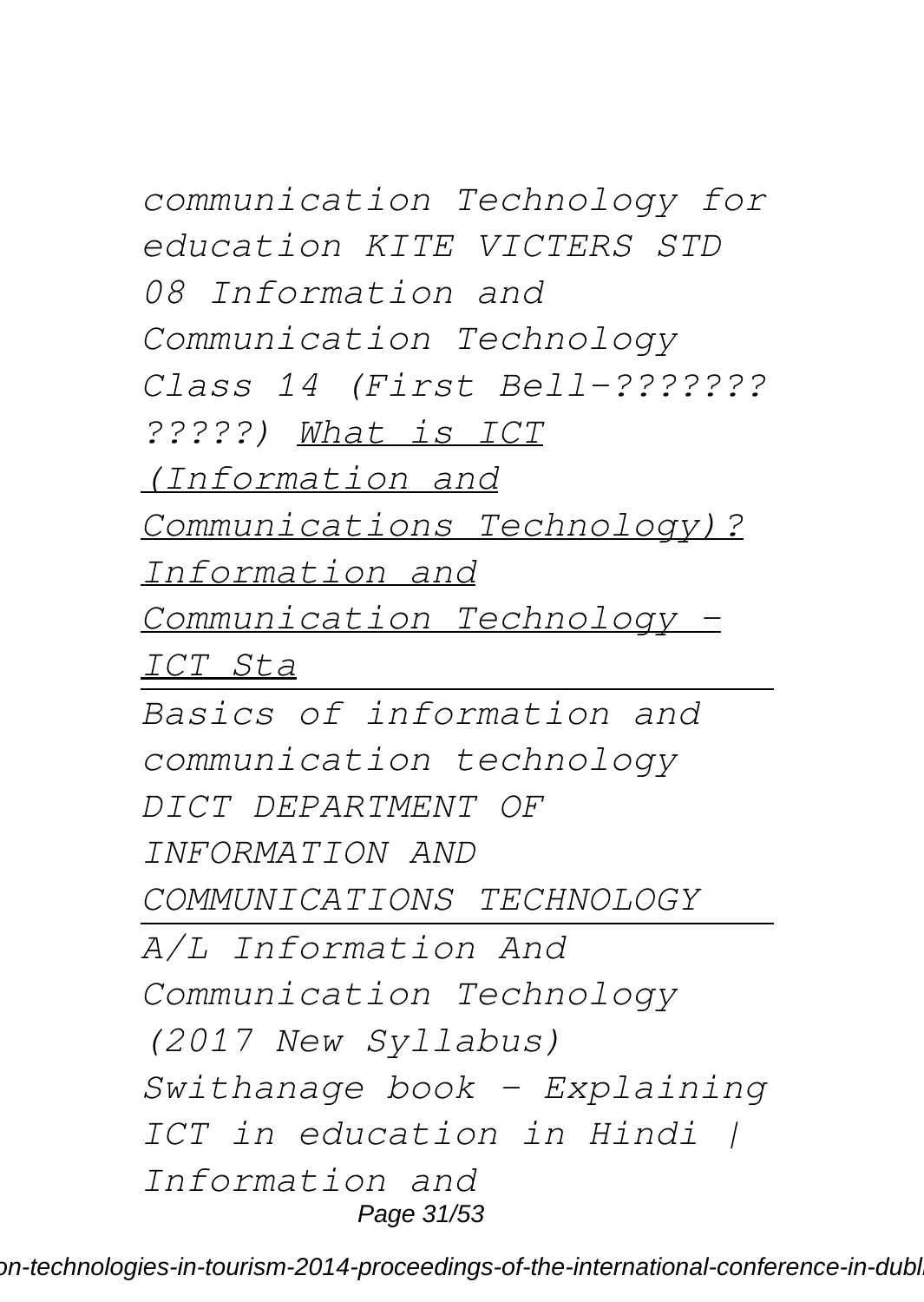*communication technology for education in Urdu The Impact of Information and Communication Technologies On Our Lives (English) Input Output Devices | Information and Communication Technology | NTA-UGC NET Paper -1 Basic Skills for Computer Jobs - What you should know about IT Basics Past and Present | Technology Then and Now ICT in teaching and learning ICS Computer part 1- Ch 1- Information Technology - ICS/FSC Part 1 ICT 1st Class The Impact of Technology on Communication Lecture 1 | ICT (Information \u0026 Communication Technology) | UPSC ESE 20 GS Paper | CE, ME, EE and ECE What is* Page 32/53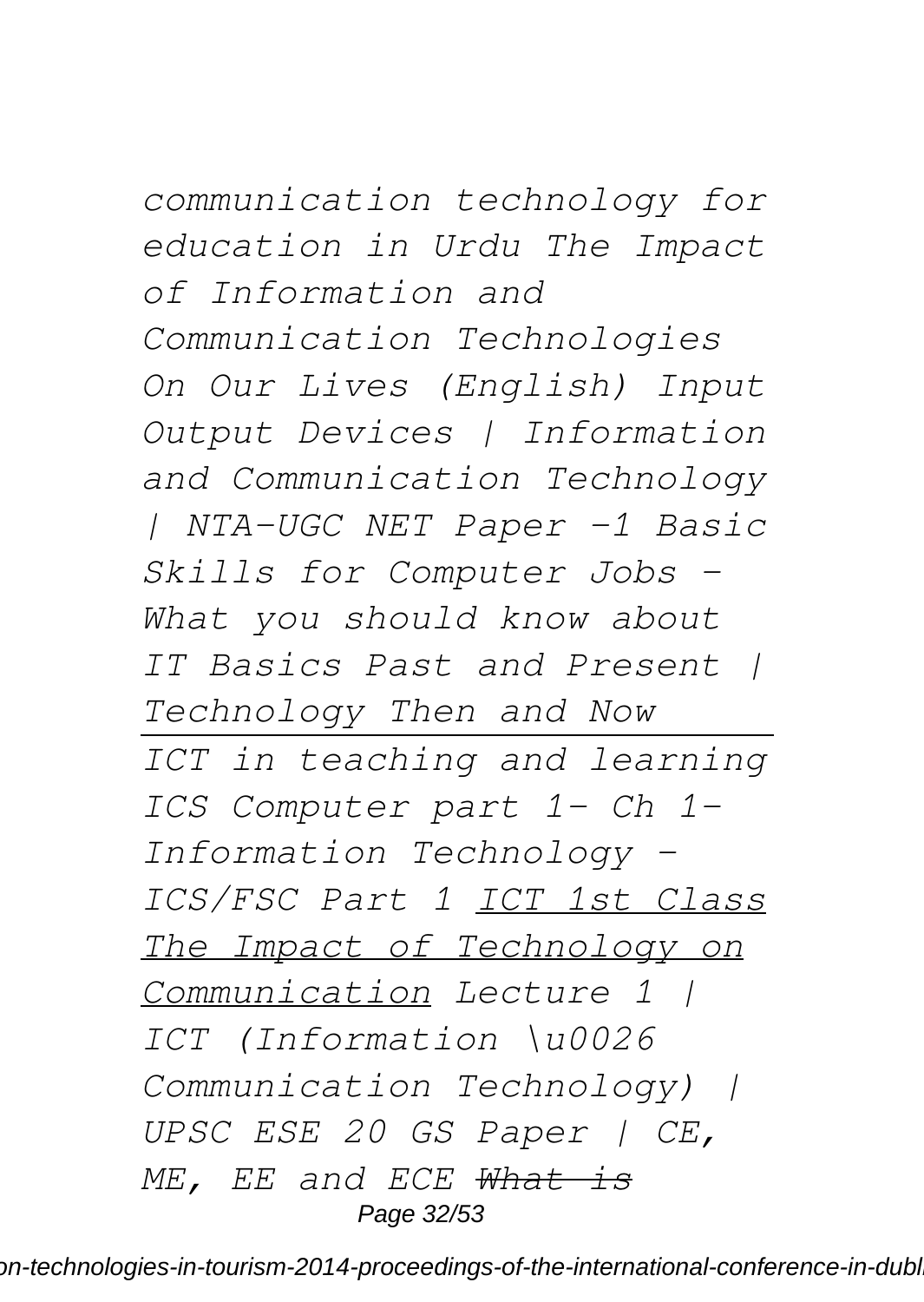*ICT??? | Brief introduction IT \u0026 ICT introduction to ICT What is ICT ?//Information and Communication Technologies. Information and Communication Technology in Education \u0026 Sc. Communication Information and Communication Technology: The Industrial Revolution That Wasn't What is ICT in Hindi? Information and Communication Technology explained in Urdu Management Control Systems and Tools for Internationalization Success ICT book reader app information and communication technology in education Important Questions for Fi ICT /* Page 33/53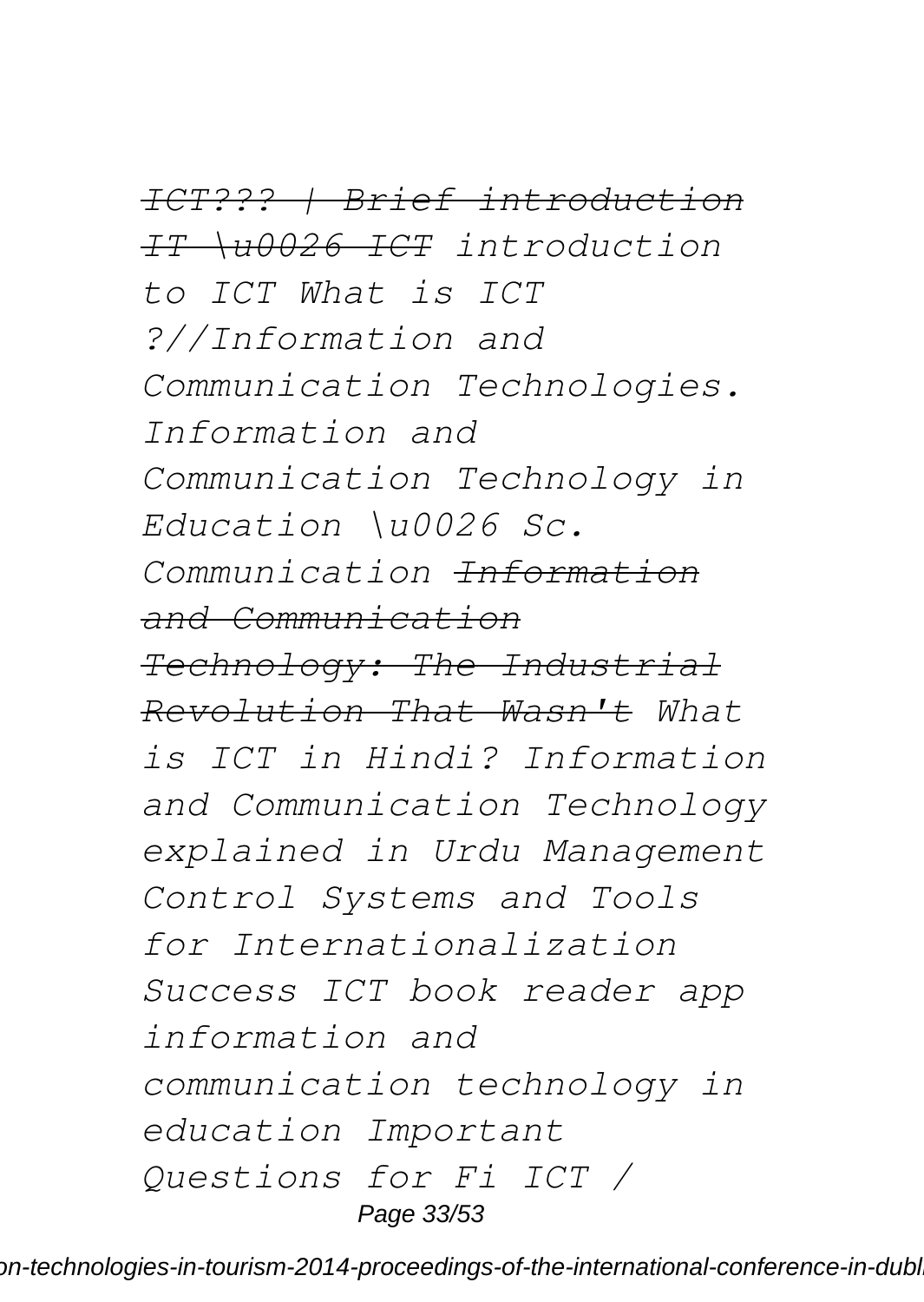*information and communication technology important for all pedagogy subjects MCQ Information and communication Technology Solved Old Qurstion paper for SET/NTA NET. what is information and communication technology | what is ict | information technology management Information And Communication Technologies In ICT refers to technologies that provide access to information through telecommunications. It is similar to Information Technology (IT), but focuses primarily on communication technologies. This includes*

Page 34/53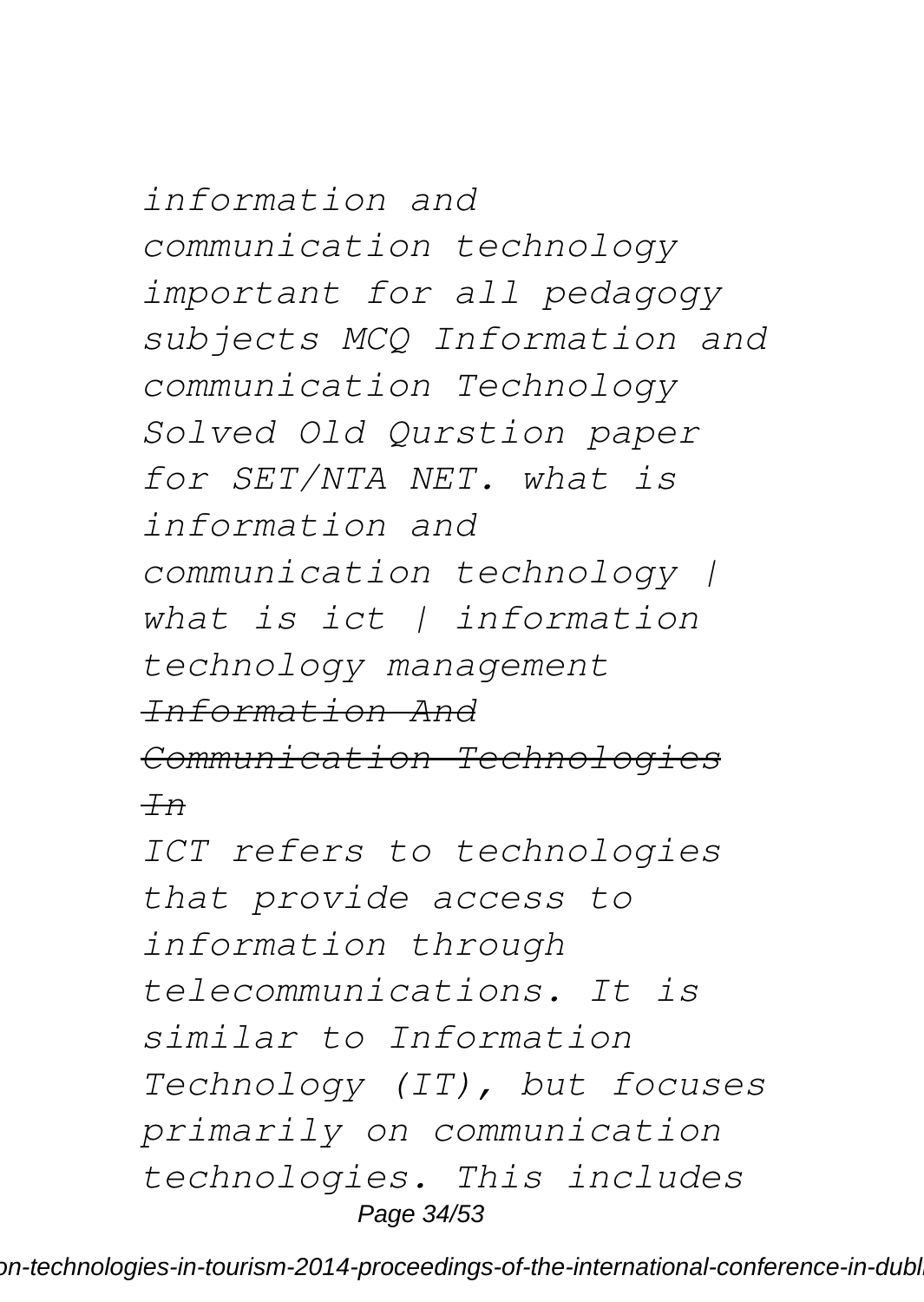*the Internet, wireless networks, cell phones, and other communication mediums. In the past few decades, information and communication technologies have provided society with a vast array of new communication capabilities.*

*ICT (Information and Communication Technologies) Definition Information and Communication Technologies (ICTs) is a broader term for Information Technology (IT), which refers to all communication technologies, including the internet, wireless networks, cell phones, computers, software,* Page 35/53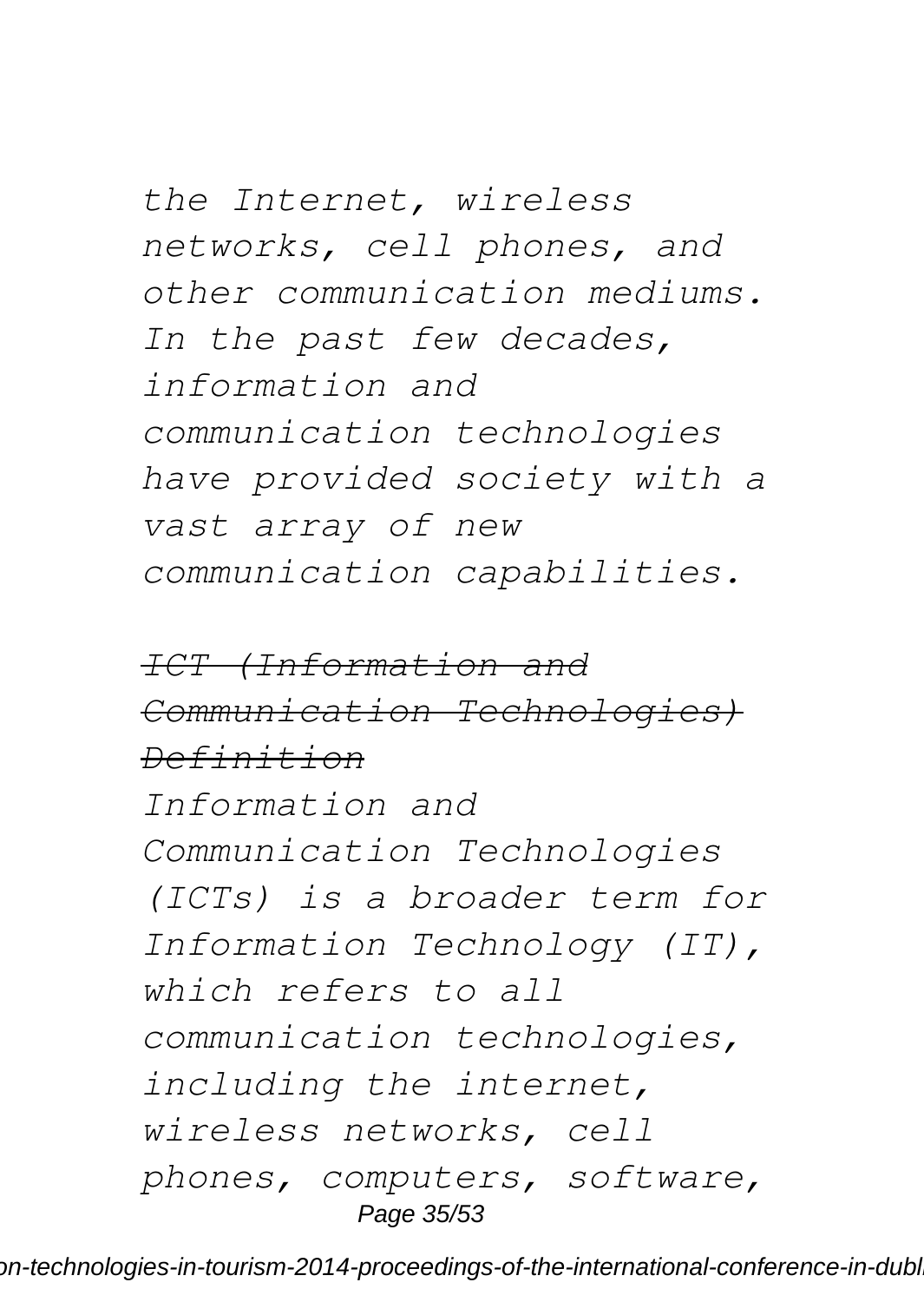*middleware, videoconferencing, social networking, and other media applications and services enabling users to access, retrieve, store, transmit, and manipulate information in a digital form.*

*Information and Communication Technologies (ICT ... Information and communication technologies (ICTs) There is growing global consensus that the Information and communication technologies (ICTs), and particularly Internet are providing a new...*

#### Page 36/53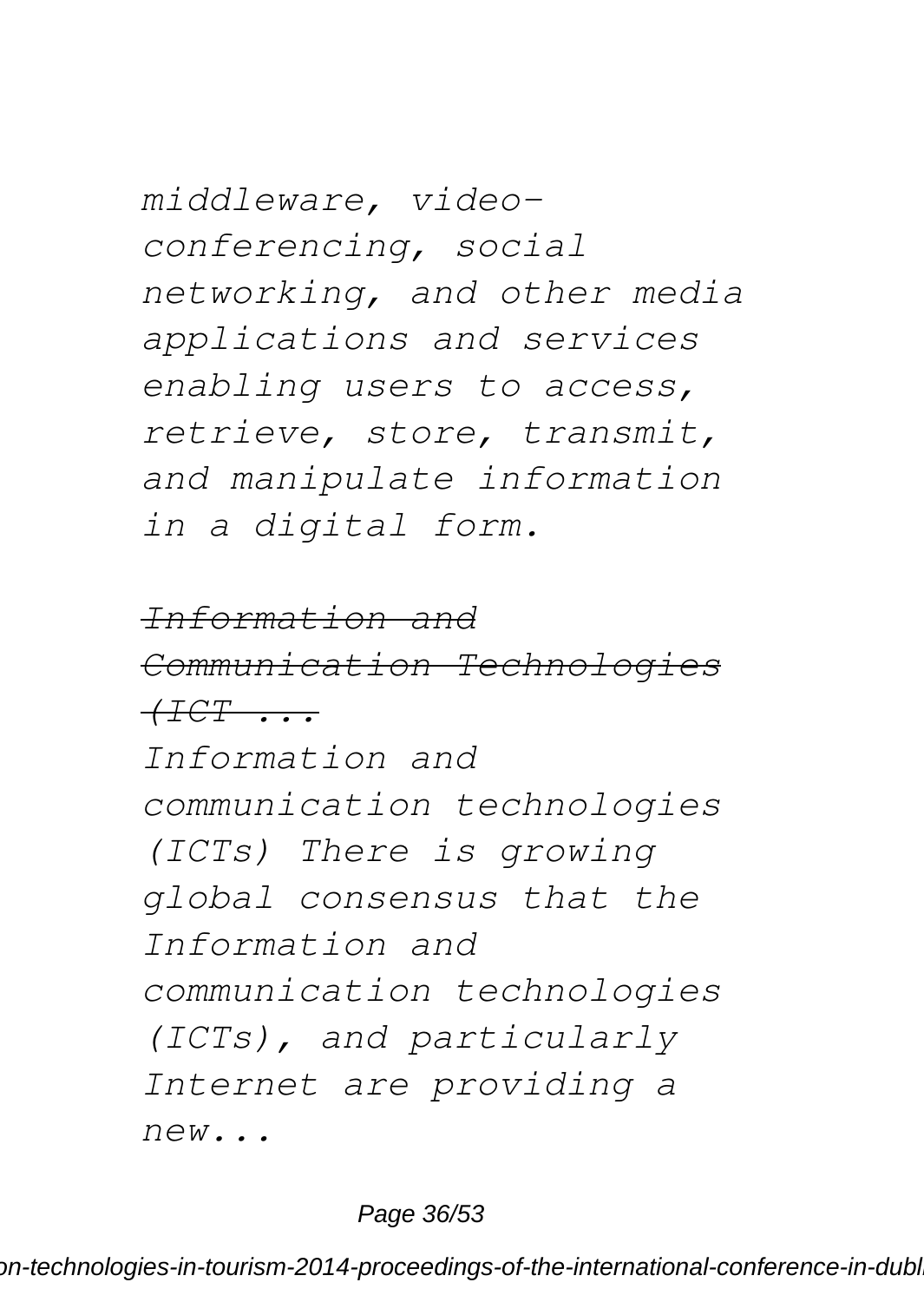# *Information and*

*communication technologies*

*(ICTs ...*

*Information and communication technologies are all the bases, methods and steps used in communicating, disseminating information, and performing calculations using all electronic devices designed for this purpose, such as computers and various means of communication within established scientific rules and regulations.*

*Applications of Information and Communication Technology ... For as long as humans have been on this planet, we've* Page 37/53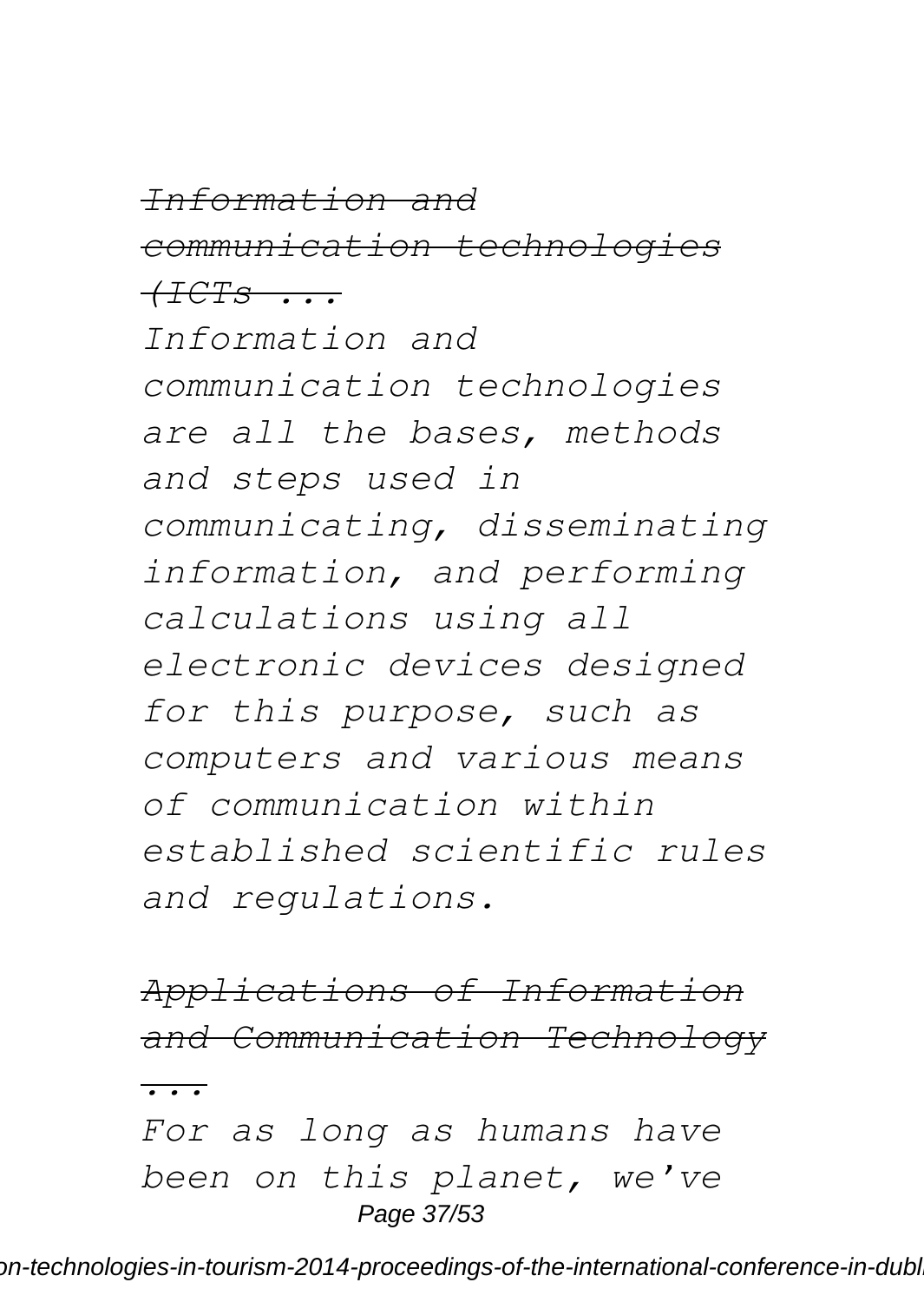*invented forms of communication—from smoke signals and messenger pigeons to the telephone and email—that have constantly evolved how we...*

#### *The Role Of Technology In The Evolution Of Communication*

*ICT, or information and communications technology (or technologies), is the infrastructure and components that enable modern computing. Although there is no single, universal definition of ICT, the term is generally accepted to mean all devices, networking components, applications and* Page 38/53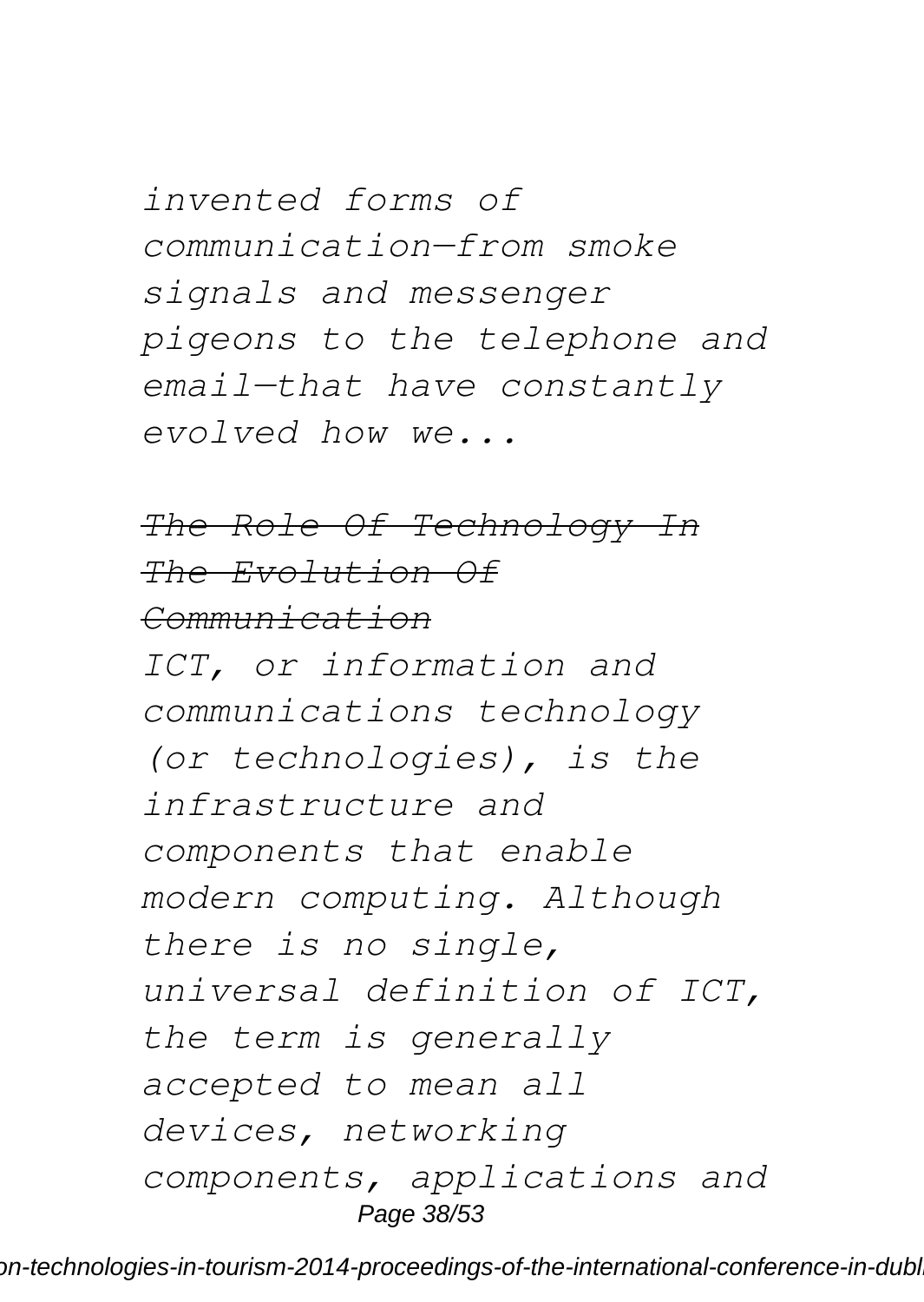*systems that combined allow people and organizations (i.e., businesses, nonprofit agencies, governments and criminal enterprises) to interact in the digital world.*

*What is ICT (Information and Communications Technology)? The truth, though, is that an updated system pays for itself within a matter of weeks. Improved communication alone leads to more productivity and, thus, increased earnings. Information technology is an investment that all business owners should pursue. 3. IT Encourages Strategic Thinking. Better* Page 39/53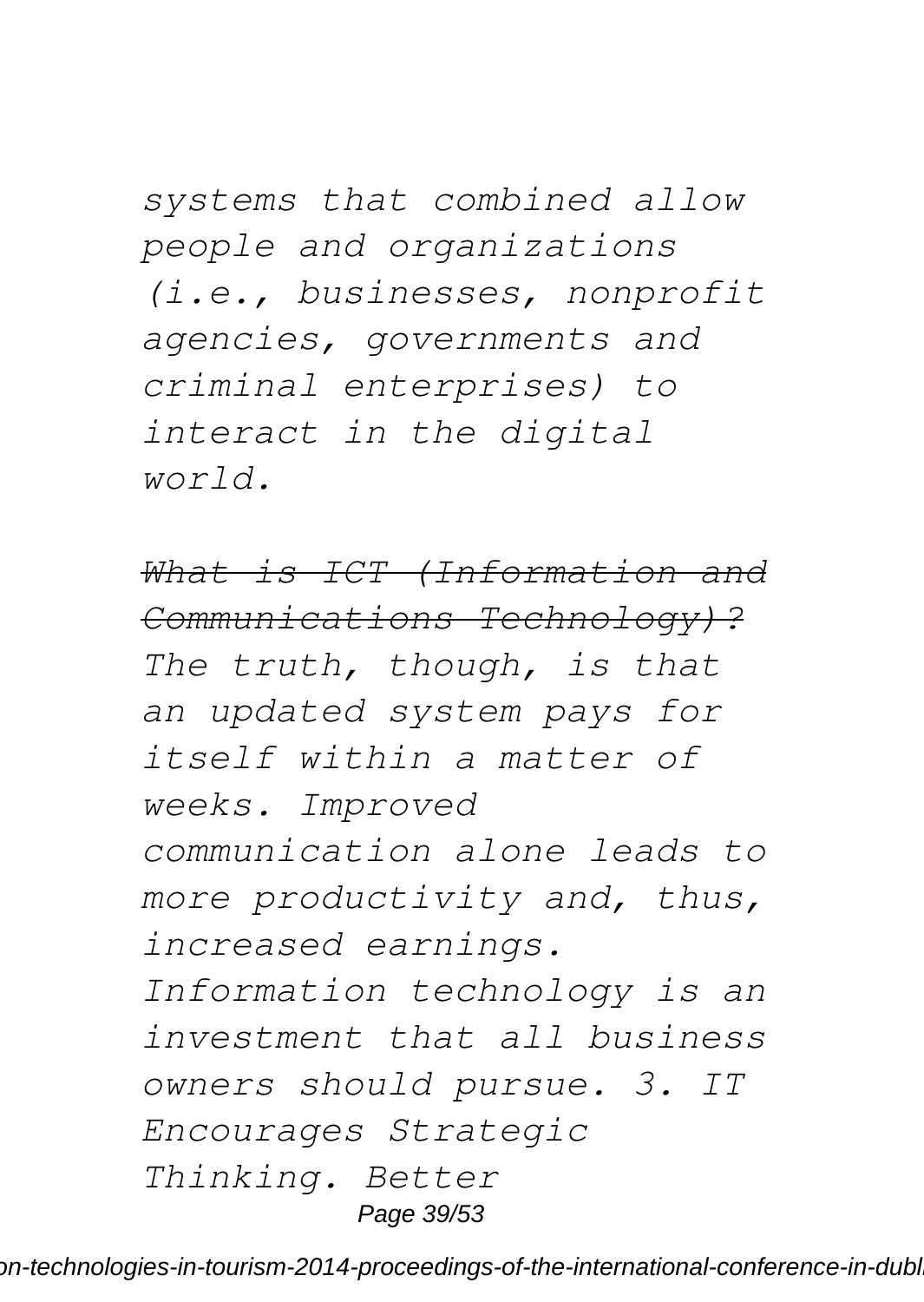*communication leads to more critical thinking. Employees are less concerned with how to get into contact with coworkers when they know that they can relay information through the cloud.*

*5 Advantages of Information and Communication Technology ...*

*Information and Communications Technology (ICT) can impact student learning when teachers are digitally literate and understand how to integrate it into curriculum. Schools use a diverse set of ICT tools to communicate, create, disseminate, store, and manage information. (6)* Page 40/53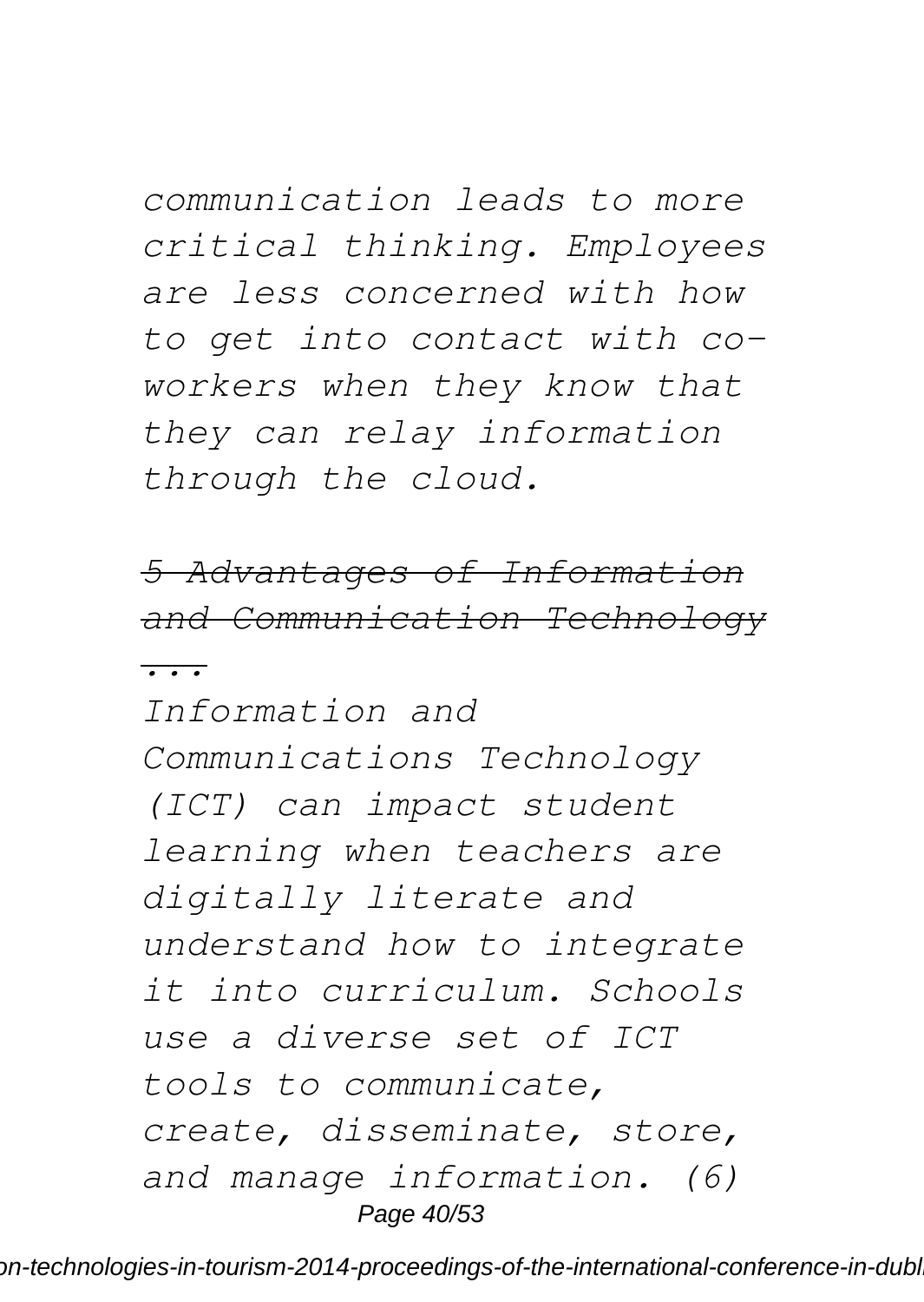*In some contexts, ICT has also become integral to the teaching-learning interaction, through such approaches as replacing chalkboards with interactive digital whiteboards, using students' own smartphones or other ...*

#### *Information and*

*communication technology (ICT) in ...*

*Progress in Information and Communication Technologies (ICTs) is shaping more and more the healthcare domain. ICTs adoption provides new opportunities, as well as discloses novel and unforeseen application scenarios. As a result, the* Page 41/53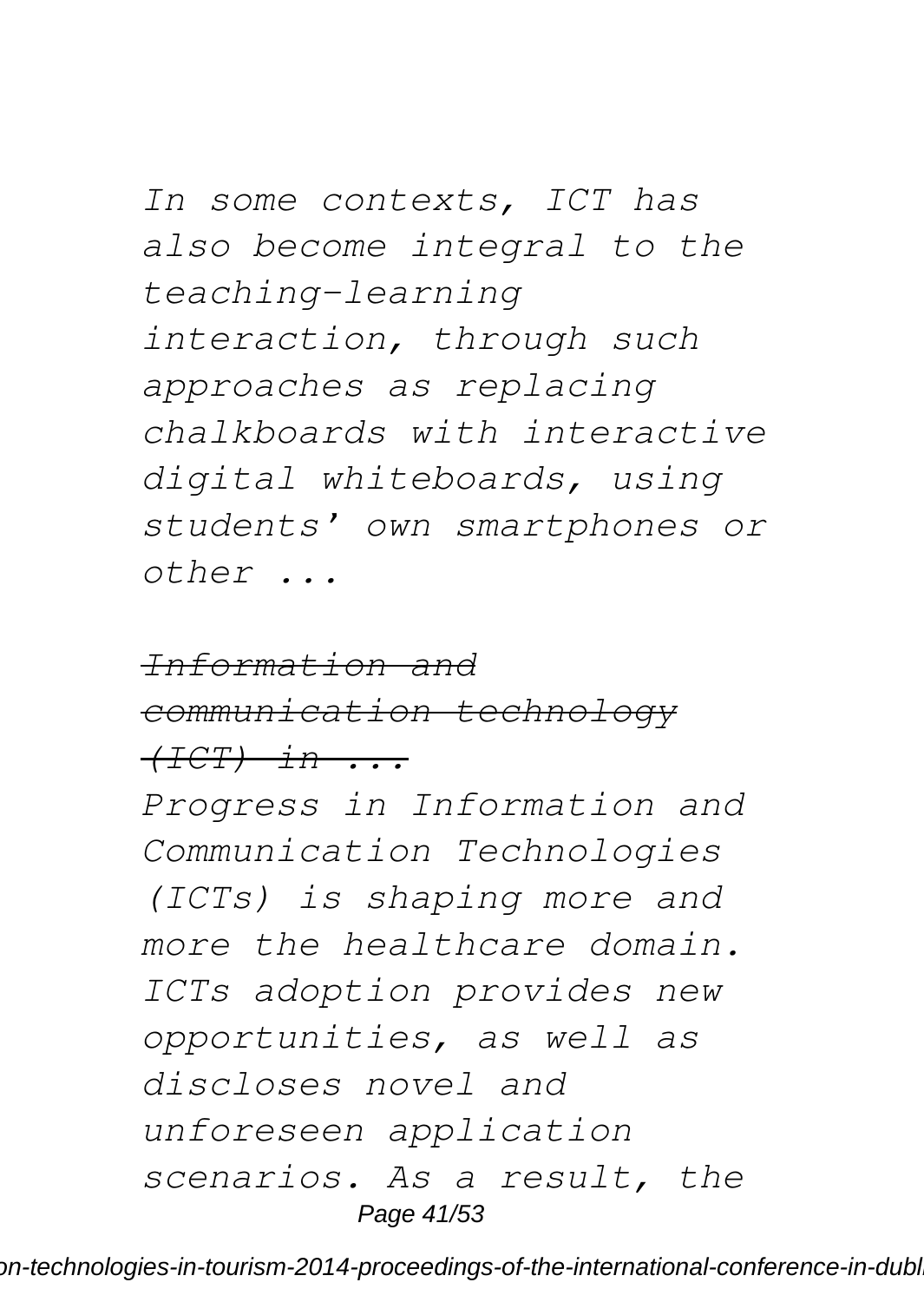*overall health sector is potentially benefited, as the quality of medical services is expected to be enhanced and healthcare costs are reduced, in spite of the ...*

*The role of Information and Communication Technologies in ...*

*Abstract In recent years, progress in information and communication technology (ICT) has caused many structural changes such as reorganizing of economics, globalization, and trade extension, which leads to capital flows and enhancing information availability.*

Page 42/53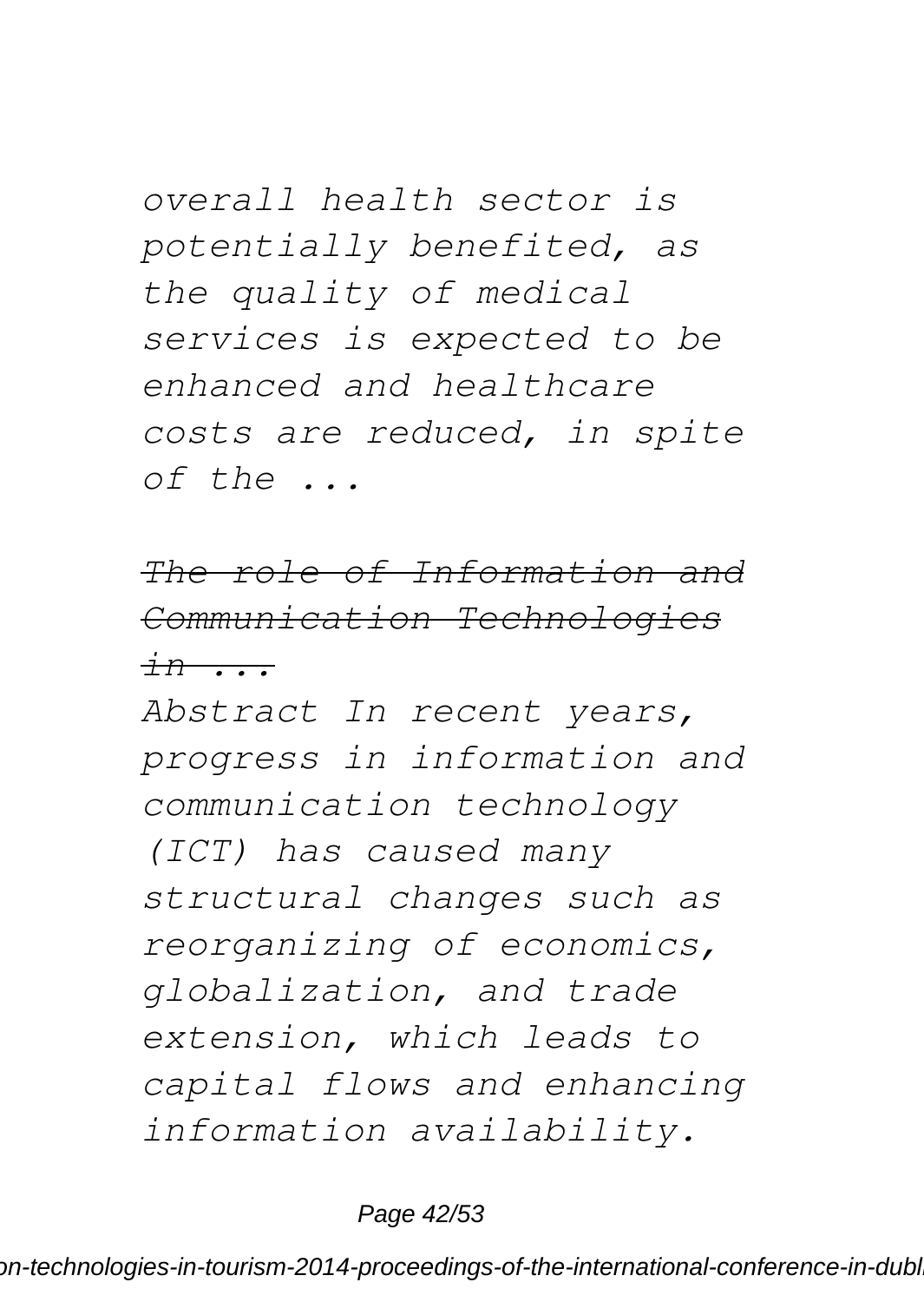*Information and*

*Communication Technology Use and Economic ...*

*Information and communication technologies. The development of Information and Communication Technologies (ICT) is vital for Europe's competitiveness in today's increasingly digital global economy. Over €20 billion from the European Regional Development Fund (ERDF) is available for ICT investments during the 2014-2020 funding period.*

*Information and communication technologies - Regional ... Use of Technology in* Page 43/53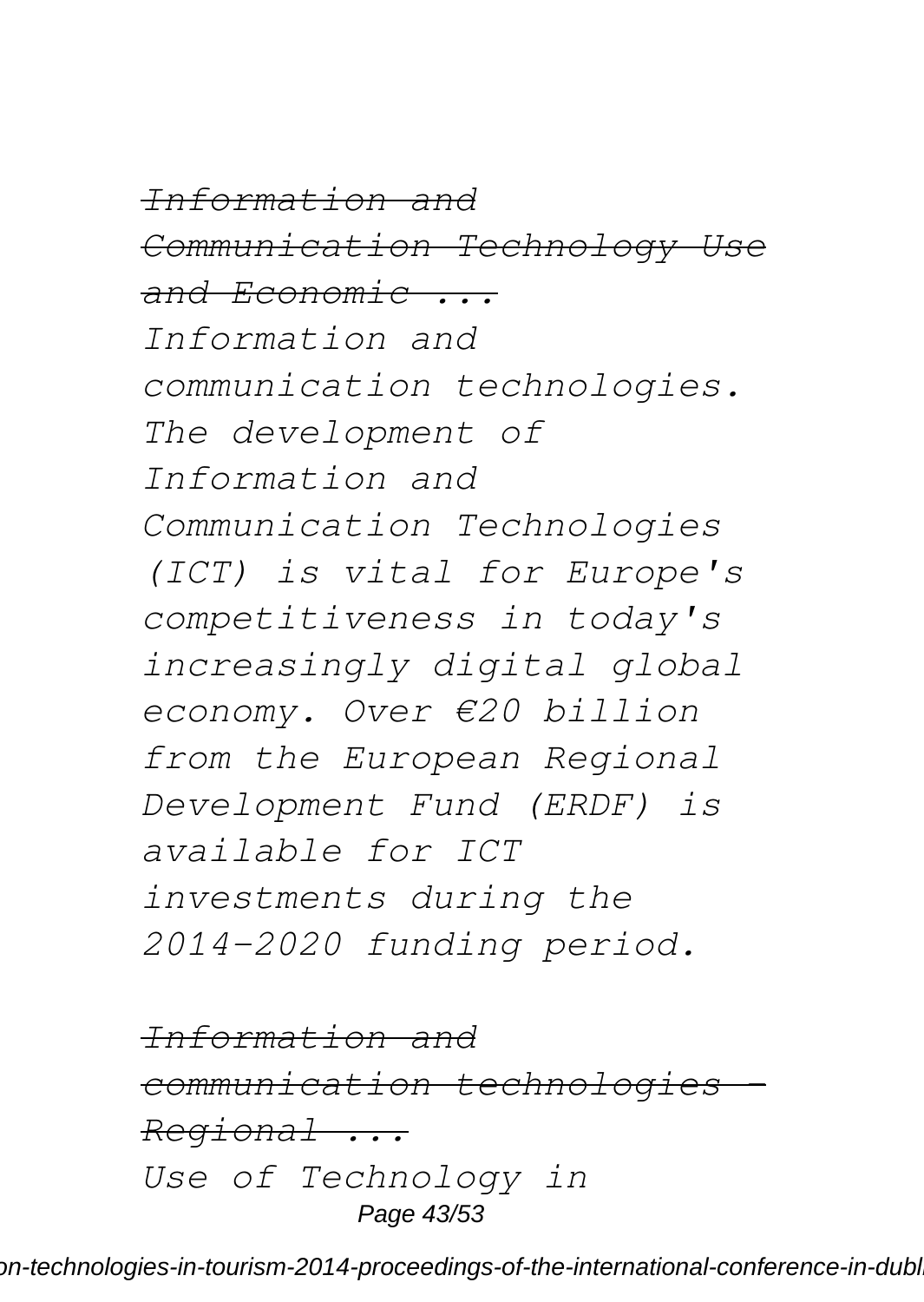*Communication. Using technology in communication has become a necessity, it's now part of our lives. People communicate through emails, faxes, Mobile phones, texting services, video conferences, video chat rooms and social media channels. As time goes on, more emerging technologies will change the way we communicate and it will be up to us to embrace them or not.*

#### *Use of Technology in*

*Communication Book Description An examination of how information technology (IT) can be used in public* Page 44/53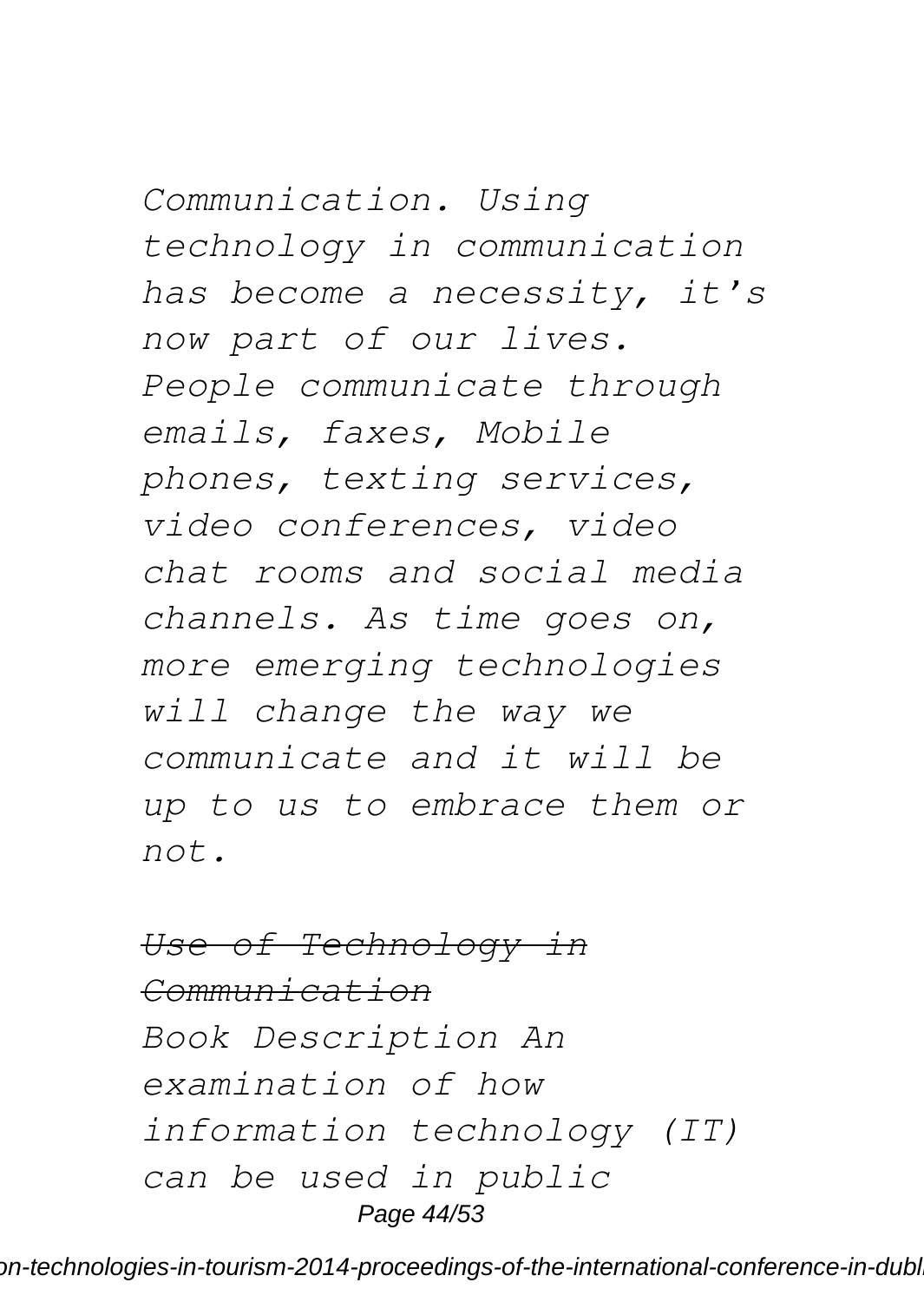*administration, Information and Communication Technologies in Public Administration: Innovations from Developed Countries examines global perspectives on public administration and IT innovations.*

*Information and Communication Technologies in Public ... Information and communications technology (ICT) is an extensional term for information technology (IT) that stresses the role of unified communications and the integration of telecommunications (telephone lines and wireless signals) and* Page 45/53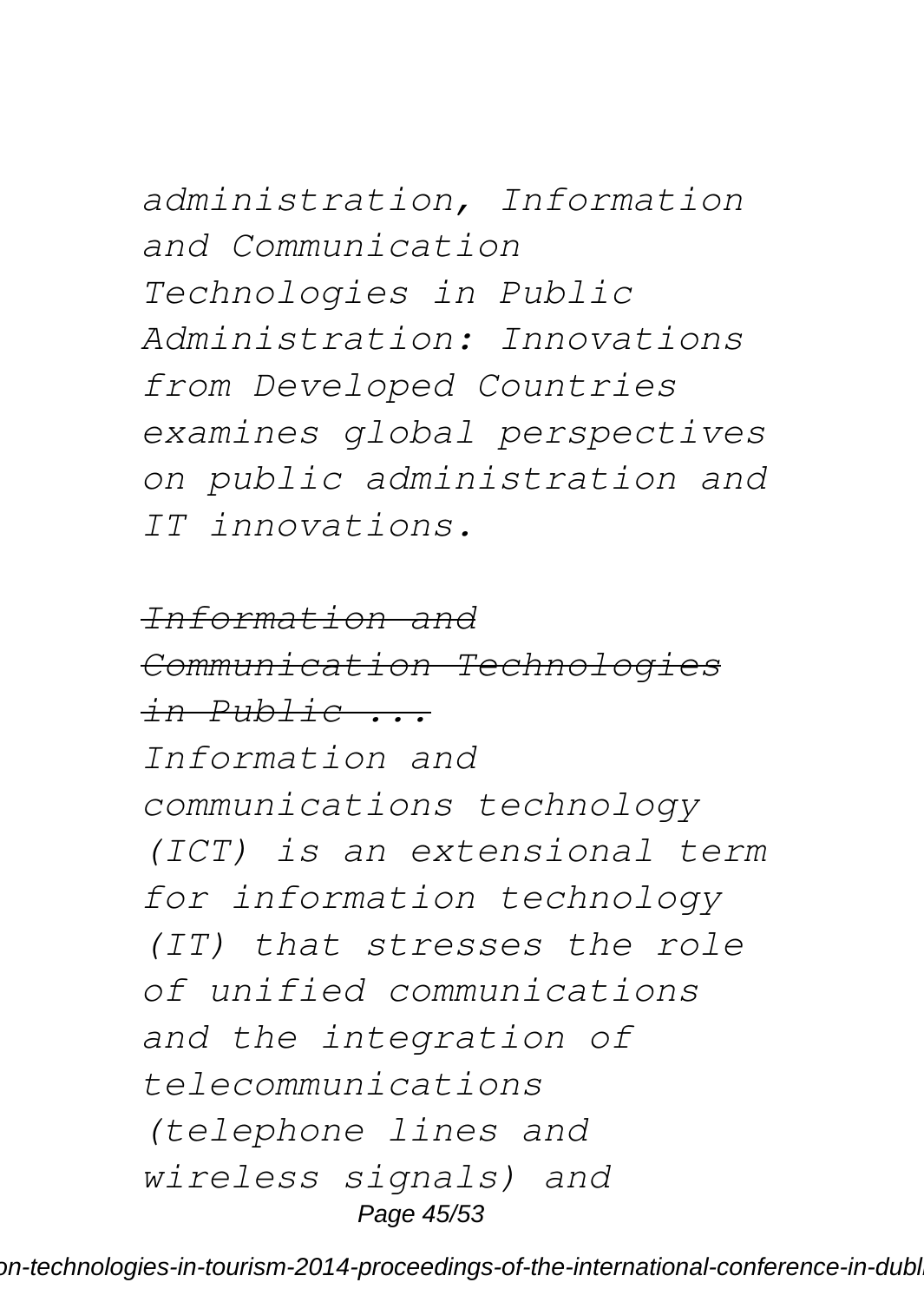*computers, as well as necessary enterprise software, middleware, storage and audiovisual systems, that enable users to access, store, transmit, and manipulate ...*

*Information and*

*communications technology - Wikipedia*

*Information and Communications Technology (ICT) is technology that is used to handle communications processes such as telecommunications, broadcast media, intelligent building management systems, audiovisual processing and transmission systems, and network-based control and* Page 46/53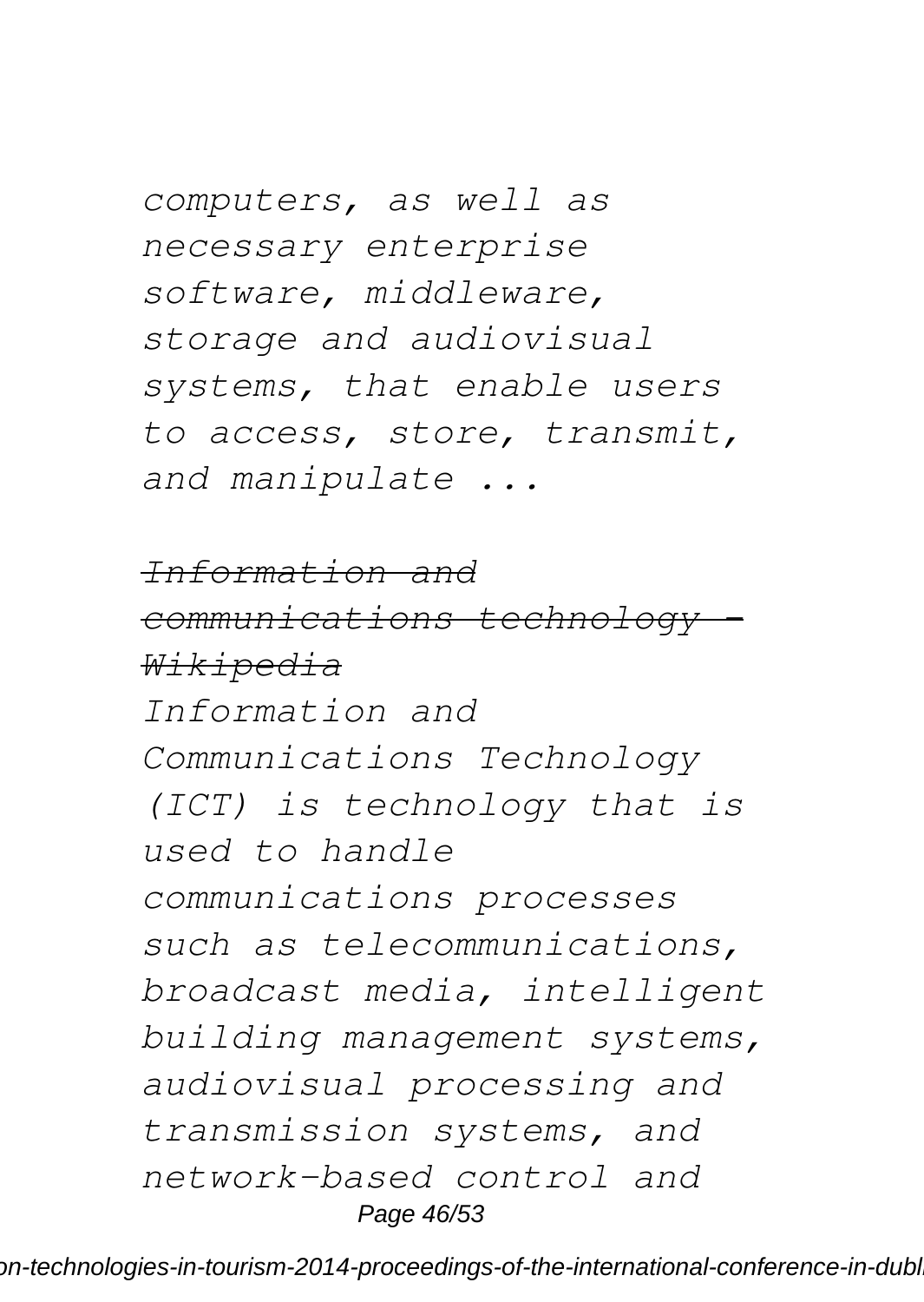*monitoring functions. Although ICT is often considered an extended synonym for information technology (IT), its scope is, in some ways, more broad.*

*What is Information and Communications Technology (ICT ...*

*This book presents the latest research into the application of information and communication technologies within the travel and tourism sectors. Readers will find insightful contributions on a wide range of topics, including digital marketing, social media and online travel* Page 47/53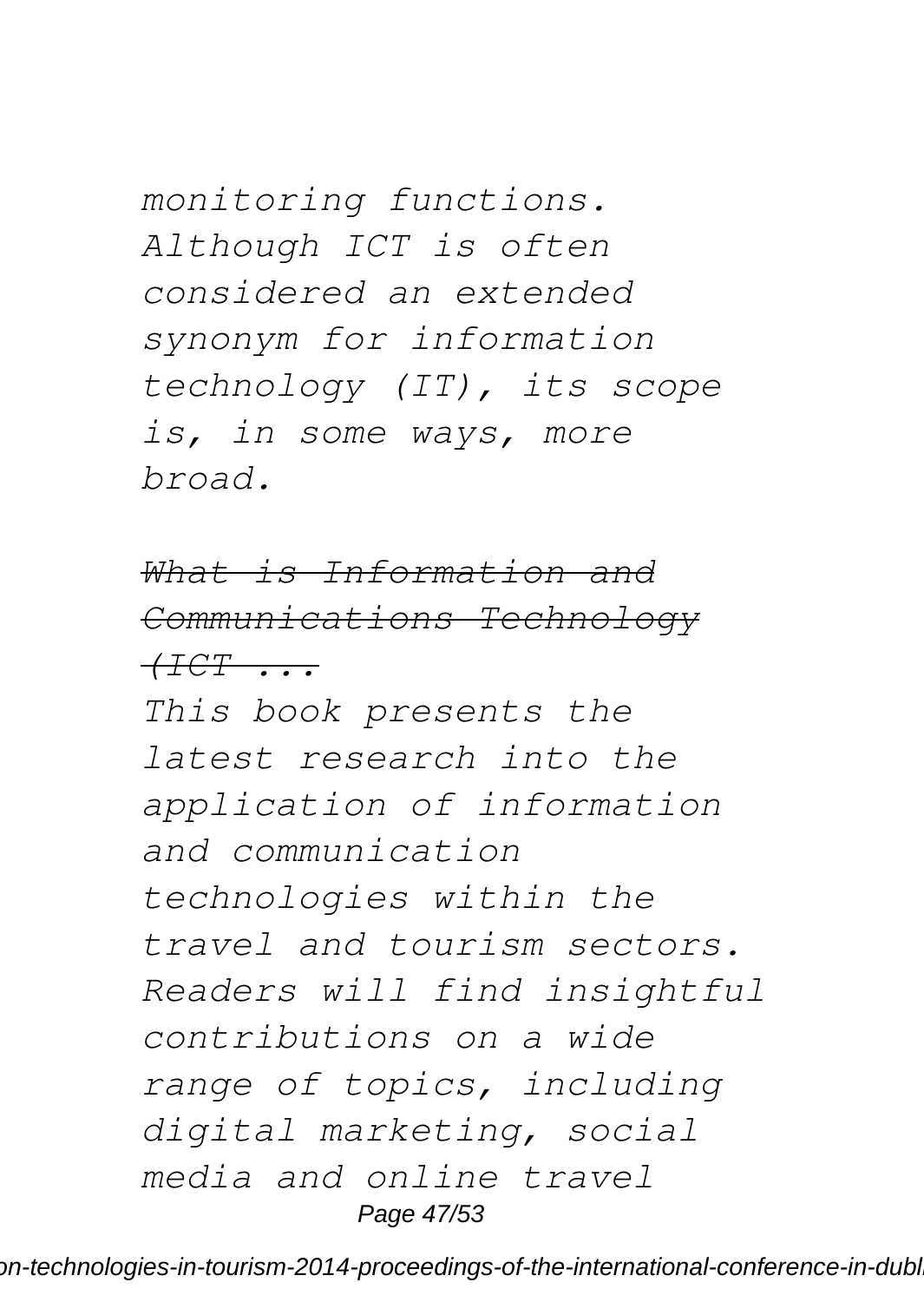*reviews, mobile computing, augmented and virtual reality, gamification ...*

*Information and Communication Technologies in Tourism 2018 ... Over the past decade, information and communication technology (ICT) has helped create the most rapidly growing industry sectors, driven efficiency in government and business operations, and developed the essential building blocks to a knowledge-based economy.*

*Information and Communication Technology for Development ...* Page 48/53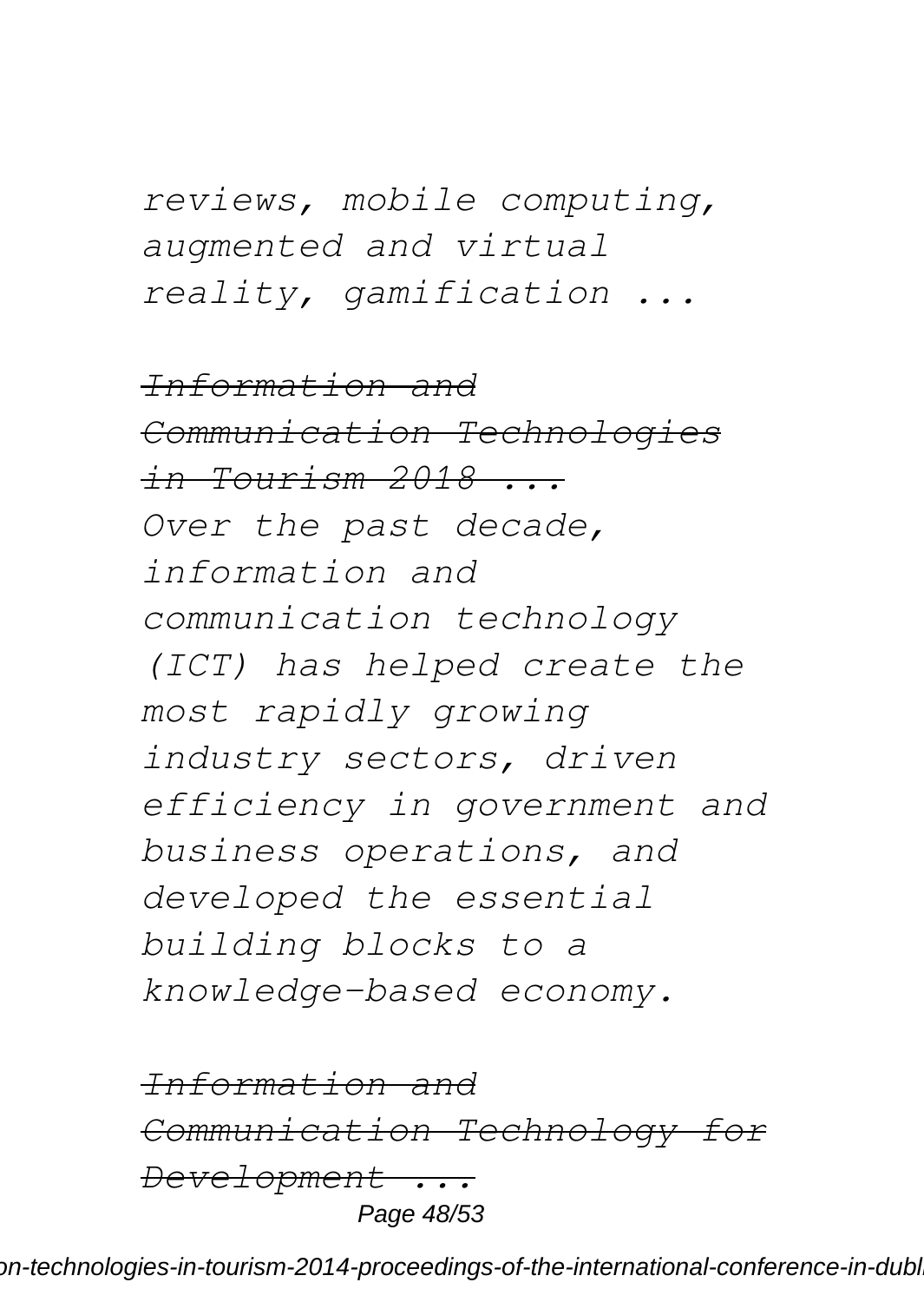*Delivering and implementing Information and Communications Technologies in the Fire and Rescue Services across England – key findings and recommendations Note: Previous research conducted by Professor Allen and colleagues analysed in a similar way the ICT infrastructure of the police force, and comparisons are made between the police and fire and rescue services throughout the project report.*

*The Role Of Technology In The Evolution Of Communication* Page 49/53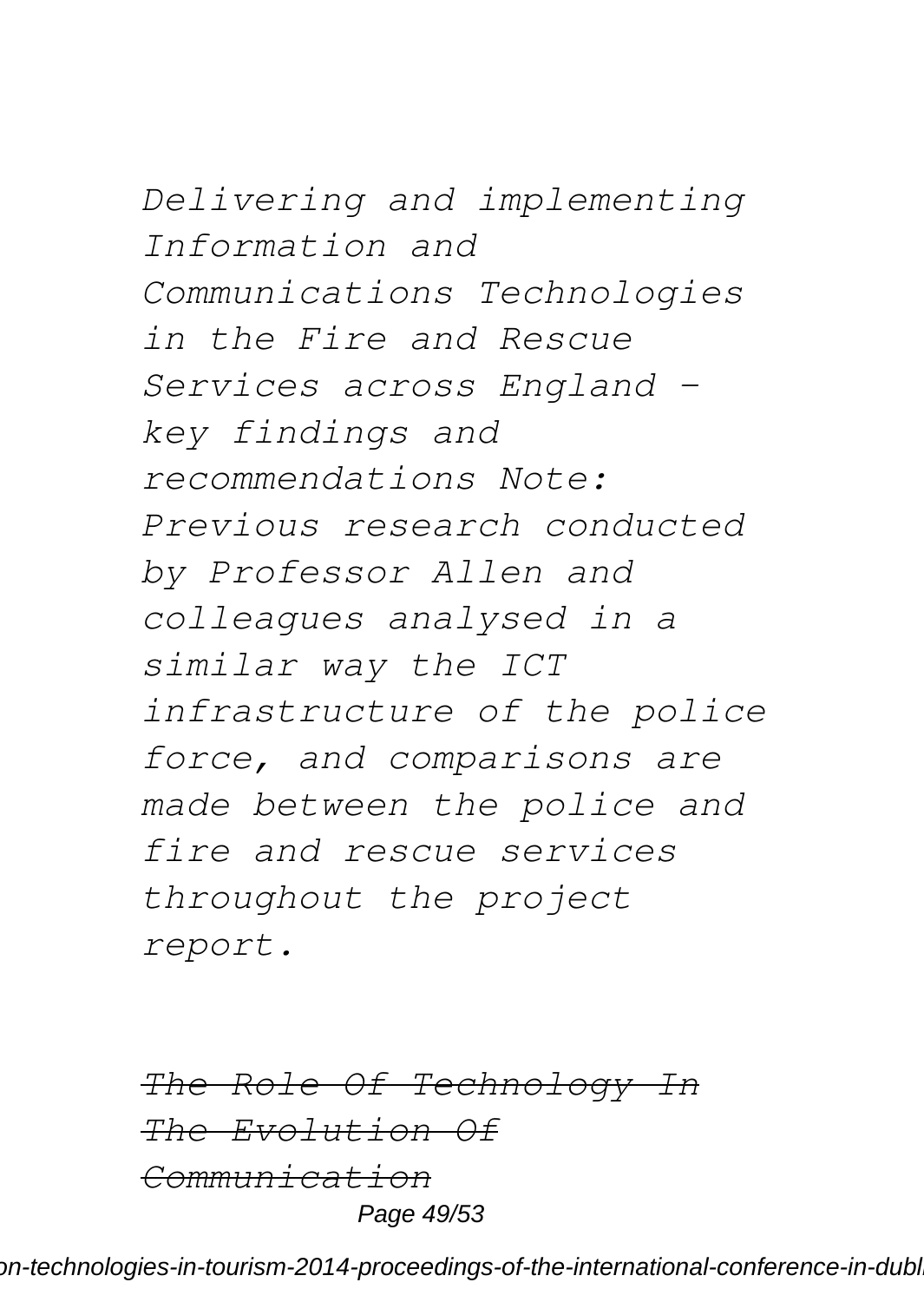*Use of Technology in Communication*

The truth, though, is that an updated system pays for itself within a matter of weeks. Improved communication alone leads to more productivity and, thus, increased earnings. Information technology is an investment that all business owners should pursue. 3. IT Encourages Strategic Thinking. Better

Page 50/53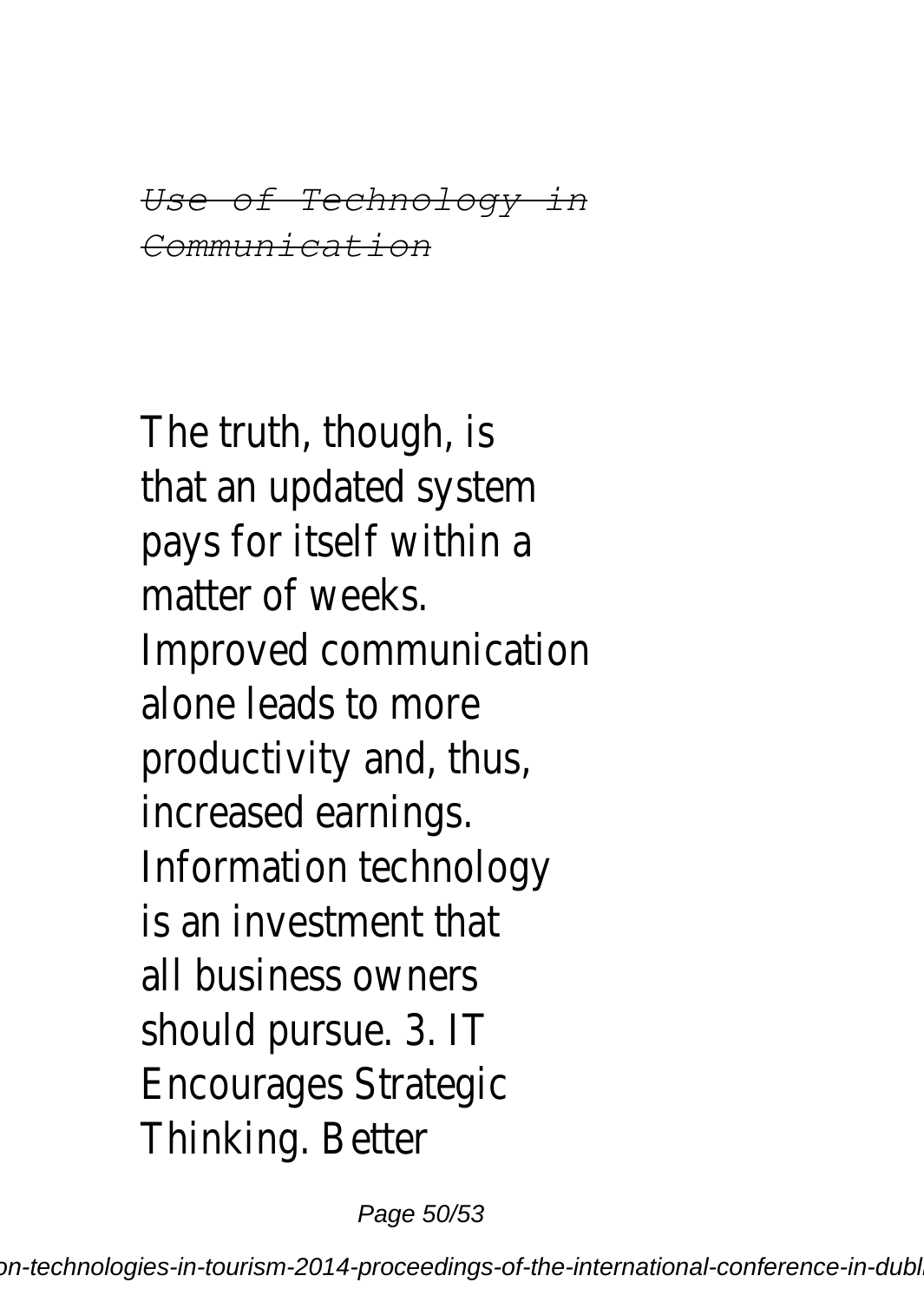communication leads to more critical thinking. Employees are less concerned with how to get into contact with coworkers when they know that they can relay information through the cloud. ICT refers to technologies that

provide access to information through telecommunications. It is similar to Information Technology (IT), but focuses primarily on communication Page 51/53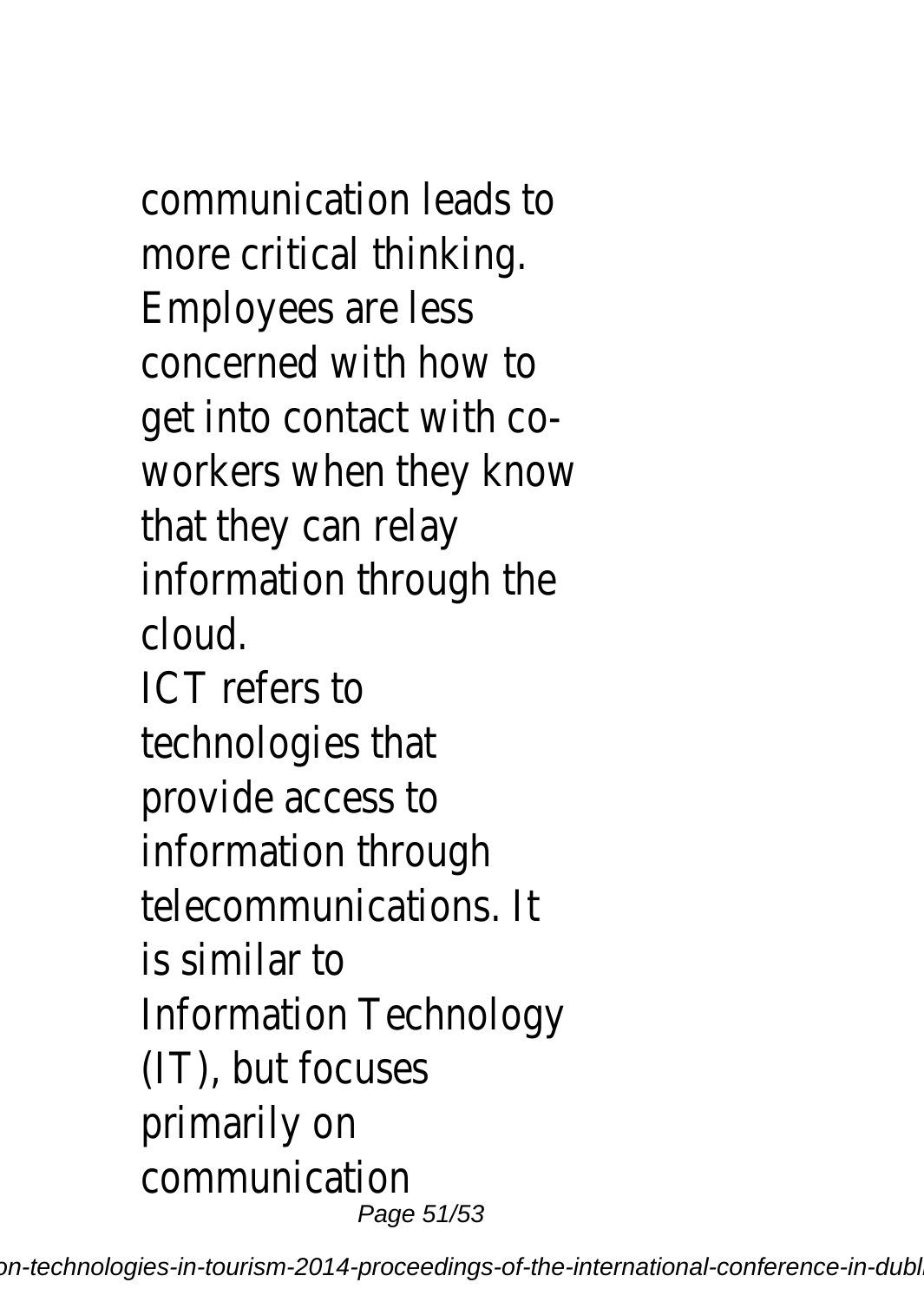technologies. This includes the Internet, wireless networks, cell phones, and other communication mediums. In the past few decades, information and communication technologies have provided society with a vast array of new communication capabilities. Information and Communications Technology (ICT) is technology that is used to handle communications processes such as Page 52/53